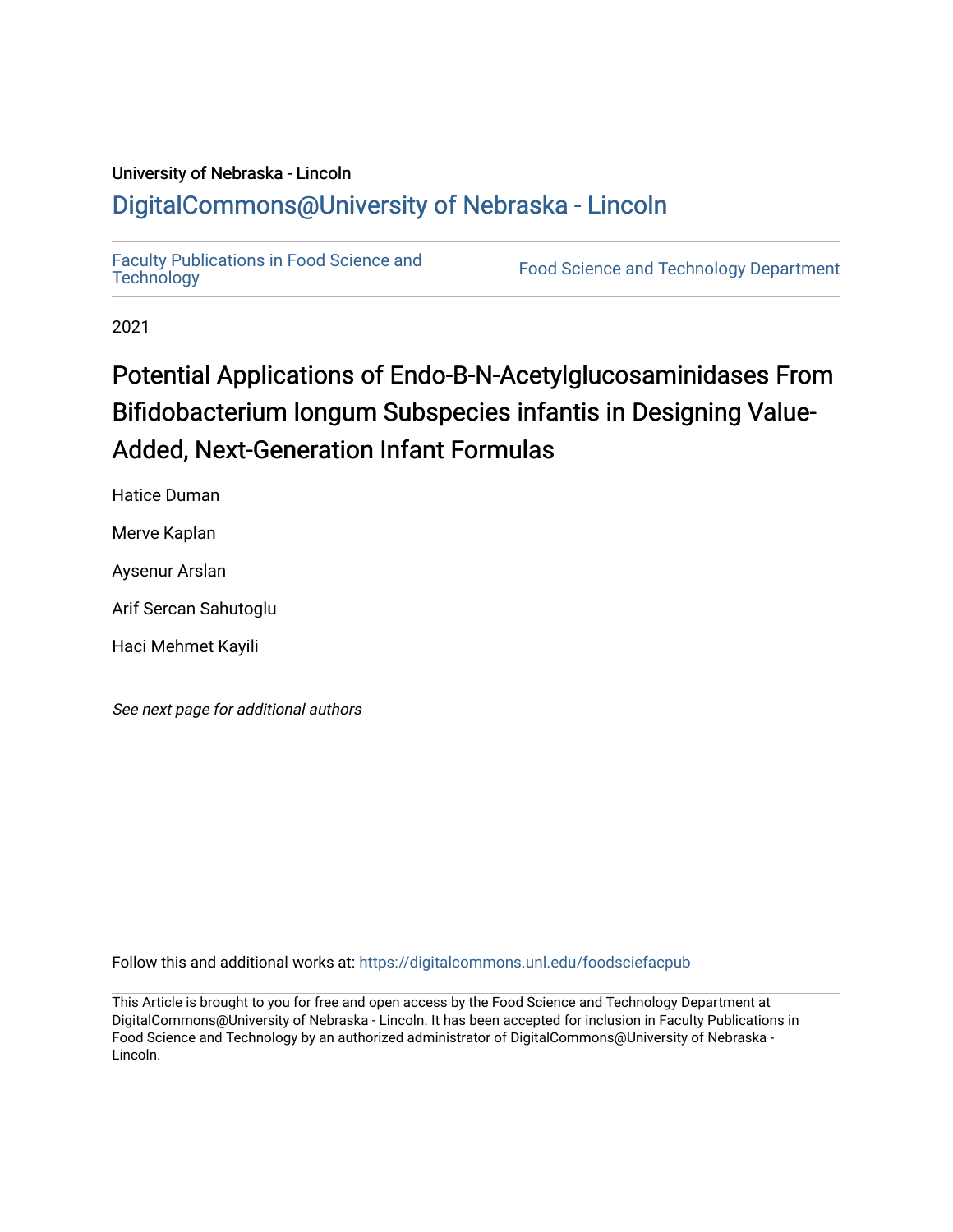### Authors

Hatice Duman, Merve Kaplan, Aysenur Arslan, Arif Sercan Sahutoglu, Haci Mehmet Kayili, Steven A. Frese, and Sercan Karav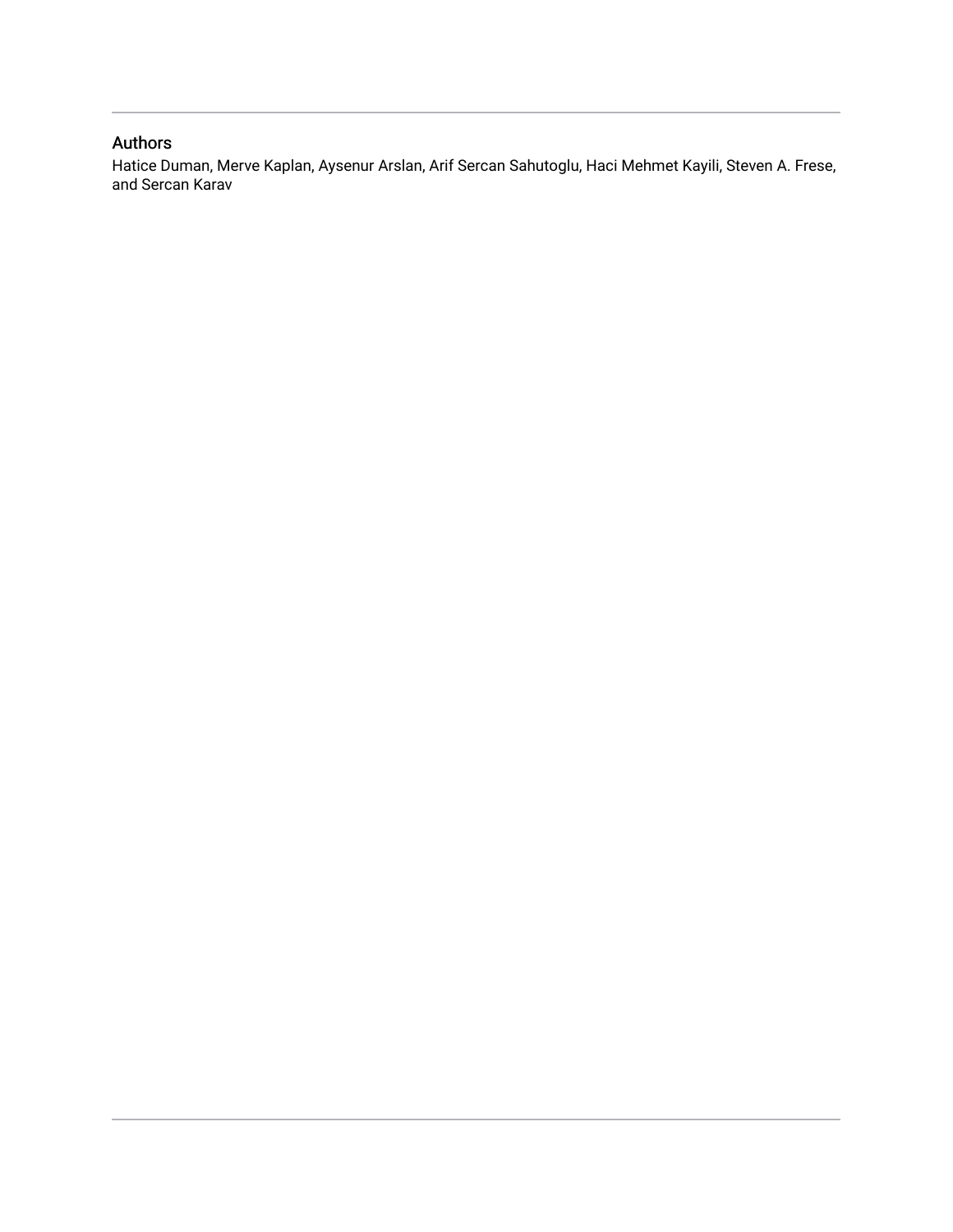



# Potential Applications of Endo-β-N-Acetylglucosaminidases From Bifidobacterium longum Subspecies infantis in Designing [Value-Added, Next-Generation Infant](https://www.frontiersin.org/articles/10.3389/fnut.2021.646275/full) Formulas

#### Hatice Duman<sup>1</sup>, Merve Kaplan<sup>1</sup>, Ayşenur Arslan<sup>1</sup>, Arif Sercan Sahutoglu<sup>2</sup>, Haci Mehmet Kayili<sup>3</sup>, Steven A. Frese<sup>4,5</sup> and Sercan Karav <sup>1</sup>\*

<sup>1</sup> Department of Molecular Biology and Genetics, Çanakkale Onsekiz Mart University, Çanakkale, Turkey, <sup>2</sup> Department of Chemistry, Çanakkale Onsekiz Mart University, Çanakkale, Turkey, <sup>3</sup> Department of Biomedical Engineering, Karabuk University, Karabük, Turkey, <sup>4</sup> Department of Nutrition, University of Nevada, Reno, NV, United States, <sup>5</sup> Department of Food Science and Technology, University of Nebraska Lincoln, Lincoln, NE, United States

#### **OPEN ACCESS**

#### Edited by:

David A. Sela, University of Massachusetts Amherst, United States

#### Reviewed by:

Gianluca Picariello, National Research Council (CNR), Italy Sylvie Françoise Rebuffat, Muséum National d'Histoire Naturelle, France

> \*Correspondence: Sercan Karav

[sercankarav@comu.edu.tr](mailto:sercankarav@comu.edu.tr)

#### Specialty section:

This article was submitted to Nutrition and Microbes, a section of the journal Frontiers in Nutrition

Received: 25 December 2020 Accepted: 22 February 2021 Published: 09 April 2021

#### Citation:

Duman H, Kaplan M, Arslan A, Sahutoglu AS, Kayili HM, Frese SA and Karav S (2021) Potential Applications of Endo-β-N-Acetylglucosaminidases From Bifidobacterium longum Subspecies infantis in Designing Value-Added, Next-Generation Infant Formulas. Front. Nutr. 8:646275. doi: [10.3389/fnut.2021.646275](https://doi.org/10.3389/fnut.2021.646275) Human milk is the optimal source of infant nutrition. Among many other health benefits, human milk can stimulate the development of a Bifidobacterium-rich microbiome through human milk oligosaccharides (HMOs). In recent years, the development of novel formulas has placed particular focus on incorporating some of the beneficial functional properties of human milk. These include adding specific glycans aimed to selectively stimulate the growth of Bifidobacterium. However, the bifidogenicity of human milk remains unparalleled. Dietary N-glycans are carbohydrate structures conjugated to a wide variety of glycoproteins. These glycans have a remarkable structural similarity to HMOs and, when released, show a strong bifidogenic effect. This review discusses the biocatalytic potential of the endo-β-N-acetylglucosaminidase enzyme (EndoBI-1) from Bifidobacterium longum subspecies infantis (B. infantis), in releasing N-glycans inherently present in infant formula as means to increase the bifidogenicity of infant formula. Finally, the potential implications for protein deglycosylation with EndoBI-1 in the development of value added, next-generation formulas are discussed from a technical perspective.

Keywords: human milk oligosaccharides, N-glycans, endo-β-N-acetylglucosaminidase, bifidobacteria, infant formula

## INTRODUCTION

Human milk is the optimal source of infant nutrition. It provides all the energy, nutrients, and bioactive compounds required for the growth and development of the infant. Human milk feeding is associated with numerous benefits, including a reduced risk of gastrointestinal and respiratory infections and improved immune development [\(1\)](#page-9-0). Given the known benefits of human milk, there is a great interest in improving infant formulas to resemble the compositional profile of human milk [\(2\)](#page-9-1) and reduce the relative deficits associated with infant formula consumption. Thus, a better understanding of human milk components and their biological functions is paramount to the improvement of infant formulas [\(3,](#page-9-2) [4\)](#page-9-3).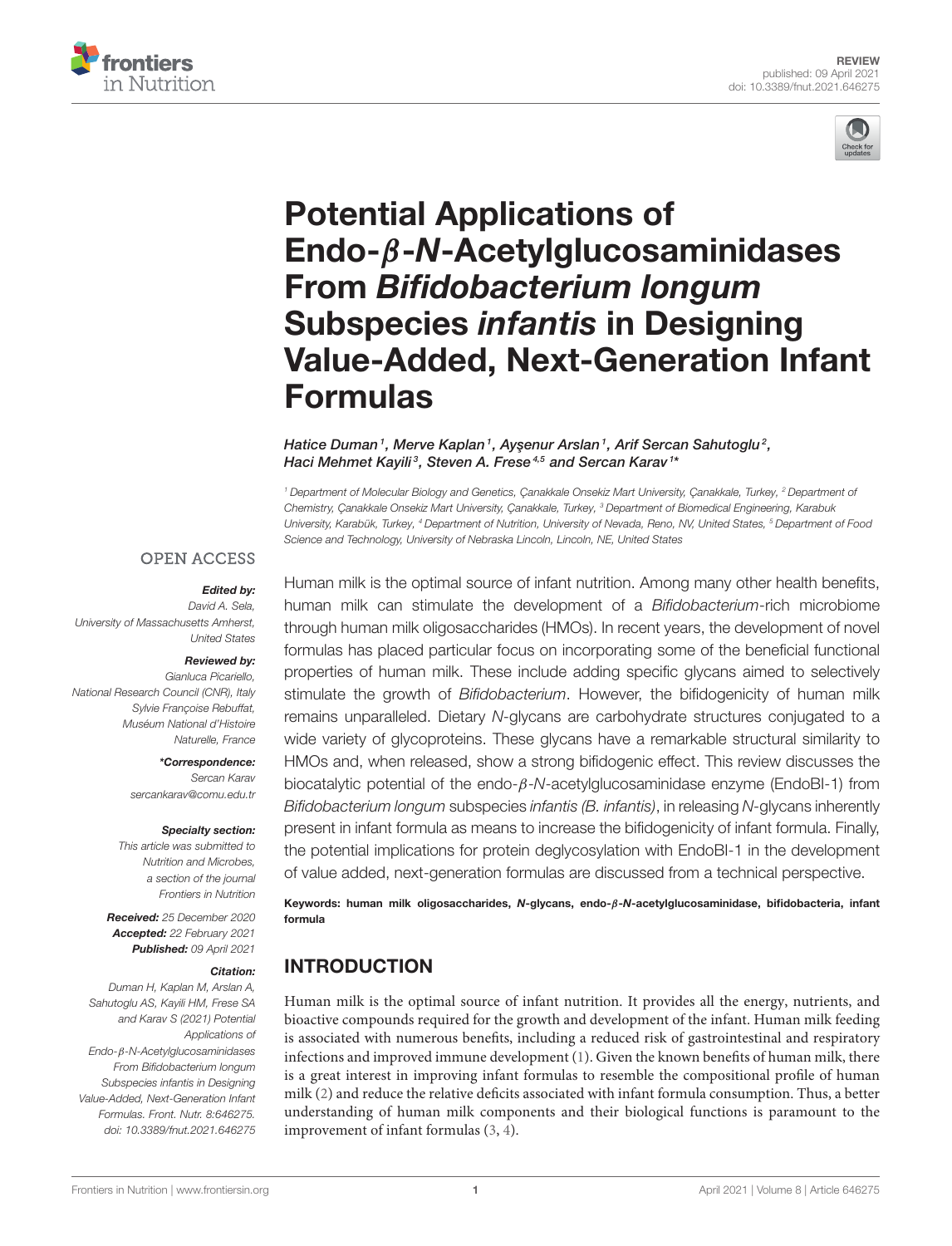One of the most significant differences between human milk-fed and formula-fed infants is the composition of the gut microbiome [\(4–](#page-9-3)[6\)](#page-9-4). Breastfed infants have a less diverse yet more stable microbiome, and certain species of infantadapted bifidobacteria can reach up to 90% of total fecal microbiome [\(7–](#page-9-5)[9\)](#page-9-6). On the other hand, the microbiome of the formula-fed infants is more variable [\(8,](#page-9-7) [10\)](#page-9-8). To mitigate these differences between infant formula and human milk, most formulations add prebiotics such as galacto-oligosaccharides (GOS) and fructo-oligosaccharides (FOS) [\(11,](#page-9-9) [12\)](#page-9-10) and/or probiotics. Probiotics added to formula are currently limited to Lactobacillus rhamnosus GG and Bifidobacterium lactis [\(13\)](#page-9-11). Human milk contains complex carbohydrates known as human milk oligosaccharides (HMOs). HMOs are not digested in the small intestine and reach the colon intact where they are fermented by specialized species of bifidobacteria [\(14\)](#page-9-12). However, most prebiotic compounds added to formula are not selective for the growth of bifidobacterial [\(15\)](#page-10-0). Thus, the difference in oligosaccharide content in human milk and infant formula is likely to explain, at least in part, the compositional differences in the microbiome of formula-fed and human milk-fed infants.

Recently, synthetic HMOs such as 2'-fucosyllactose (2'FL) and lacto-N-neotetraose (LNnT) have been added to infant formula with the intent to increase the bifidogenic effect of infant formula [\(16–](#page-10-1)[19\)](#page-10-2). However, HMO fortification of infant formulas has remained low when compared to the global average concentration of HMOs in human milk. On the other hand, little attention has thus far been given to N-glycans, which are naturally found as glycoconjugates in both human and bovine milk proteins and bear striking structural and compositional similarity to HMOs. Owing to both their compositional and structural similarities to HMOs, N-glycans derived from milk glycoproteins have been shown to be selectively bifidogenic. In this review, we describe human milk as a complex biofluid. We then describe the types, compositions, and indications for most infant formulas available in the market. Finally, we propose the use of specialized enzymes known to be active in the gut microbiome of breastfed infants colonized with Bifidobacterium in order to improve the bioavailability of N-glycans in infant formula and we discuss potential applications for the design on next-generation infant formulas to improve the suitability of infant formulas for Bifidobacterium.

#### MACRONUTRIENTS IN HUMAN MILK

The composition of human milk is dynamic, and it has evolved to provide optimal infant nutrition. Human milk contains macronutrients including proteins, lipids, carbohydrates, and micronutrients such as vitamins and minerals. It also contains non-nutritional bioactive components, growth factors, hormones, immunological factors, noncoding RNAs, and microorganisms [\(20\)](#page-10-3). The macronutrient composition of human milk ranges from 9 to 12 g/L protein, 32 to 36 g/L lipids, 67 to 78 g/L lactose, and 5 to 15 g/L HMOs [\(3,](#page-9-2) [21,](#page-10-4) [22\)](#page-10-5) (**[Table 1](#page-3-0)**).

Proteins in human milk comprise two major classes, caseins, and whey [\(28\)](#page-10-6). The main casein proteins are  $\alpha$ -,  $\beta$ -, and <span id="page-3-0"></span>TABLE 1 | Human milk composition.

| Component                           | Amount              | <b>References</b> |
|-------------------------------------|---------------------|-------------------|
| Human milk composition              |                     |                   |
| <b>Energy</b>                       | 65–70 kcal/dL       | (3)               |
| Lactose                             | 67-78 g/L           | (3)               |
| Protein                             | $9 - 12$ g/L        | (3)               |
| Lipid                               | 32-36 g/L           | (3)               |
| <b>Vitamins</b>                     |                     |                   |
| Vitamin D                           | 4-40 IU/L           | (23)              |
| Vitamin C                           | $30.3 \pm 6.7$ mg/L | (24)              |
| Vitamin K                           | 0.9-6.9 mg/L        | (23)              |
| <b>Minerals</b>                     |                     |                   |
| Calcium                             | 84-462 mg/L         | (25)              |
| Magnesium                           | 15-64 mg/L          | (26)              |
| Phosphorus                          | 17-278 mg/L         | (25)              |
| Sodium                              | 512 mg/L            | (23)              |
| <b>HMOs</b>                         | $5 - 15$ g/L        | (21, 22, 27)      |
| Lactose                             |                     |                   |
| 2'-Fucosyllactose (2'FL)            |                     |                   |
| 3'-Fucosyllactose (3'SL)            |                     |                   |
| 6'-Siayllactose (6'SL)              |                     |                   |
| 3'-Sialyllactose (3'SL)             |                     |                   |
| Lacto-N-tetraose (LNT)              |                     |                   |
| Lacto-N-neotetraose (LNnT)          |                     |                   |
| Lacto-N-hexaose (LNH)               |                     |                   |
| Lacto-N-fucopentaose I (LNFP I)     |                     |                   |
| Lacto-N-fucopentaose II (LNFP II)   |                     |                   |
| Lacto-N-fucopentaose III (LNFP III) |                     |                   |
| Lacto-N-fucopentaose V (LNFP V)     |                     |                   |
| Siayllactose-N-tetraose b (LST b)   |                     |                   |
| Siayllactose-N-tetraose c (LST c)   |                     |                   |
| Disiayllacto-N-tetraose (DSLNT)     |                     |                   |
| Fucosyllacto-N-hexaose (FLNH)       |                     |                   |
| Difucosyllacto-N-hexaose (DFS-LNH)  |                     |                   |

κ-casein, and whey proteins are α-lactalbumin, lactoferrin, immunoglobulins (Igs), serum albumin, and lysozyme [\(29,](#page-10-12) [30\)](#page-10-13). Non-protein nitrogen-containing compounds including urea, uric acid, creatine, creatinine, amino acids, and nucleotides represent ∼25% of human milk nitrogen [\(31\)](#page-10-14).

Fat is the largest source of energy in human milk, contributing to 40–55% of the total energy provided by human milk. Triacylglycerols contribute ∼98% of human milk fat. More than 200 fatty acids are present in human milk with different concentrations [\(32\)](#page-10-15). Palmitic and oleic acids are the most abundant fat types in human milk [\(33\)](#page-10-16). The content of fatty acids, particularly the long-chain polyunsaturated fatty acids (LCPUFAs), is mostly affected by maternal diet.

Lactose is the main nutritional carbohydrate in human milk comprising 67–78 g/L and supplies approximately half of the energy obtained in by the infant. The other significant carbohydrate fractions of human milk are HMOs. However, contrary to that of lactose, the concentration of HMOs varies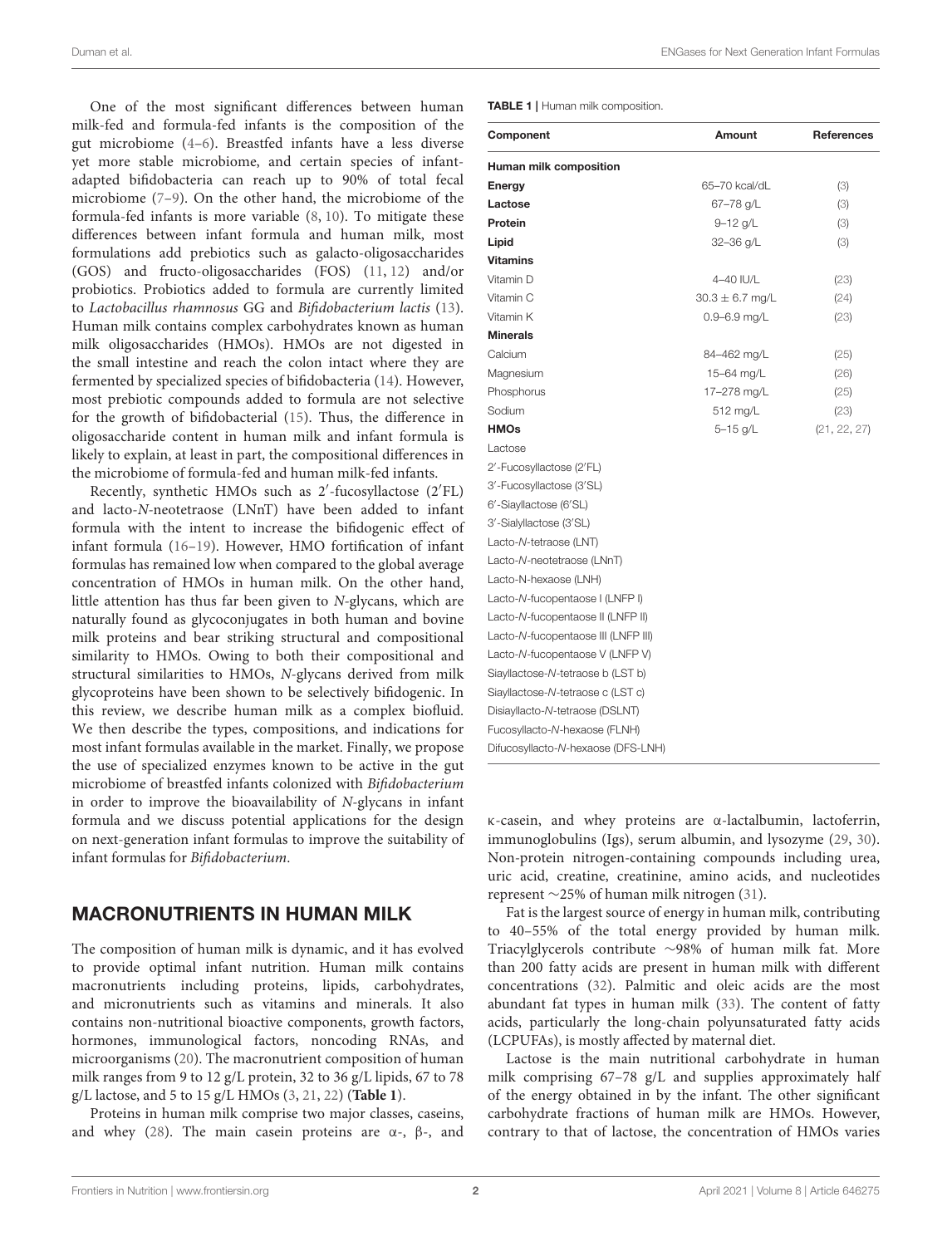depending on the stage of lactation and maternal genetic factors, ranging from 5 to 15 g/L  $(34)$ .

## HUMAN MILK OLIGOSACCHARIDES (HMOs)

HMOs are non-nutritive, functional, and complex carbohydrates in human milk. The composition of HMOs in human milk is influenced by maternal genetic and lactation stage [\(35\)](#page-10-18). Nearly 200 distinct oligosaccharides have been described to date [\(36\)](#page-10-19). The basic core structure of HMOs includes disaccharide lactose at the reducing end, which is elongated with N-acetyllactosamine units, by the action of specific glycosyltransferases in the mammary gland. HMOs are composed of both neutral and anionic species with five monosaccharides as building blocks. These building blocks are D-glucose (Glc), D-galactose (Gal), N-acetylglucosamine (GlcNAc), L-fucose (Fuc), and Nacetylneuraminic (or sialic acid; NeuAc). The length of the HMO chains varies from three to fifteen carbohydrate units, and HMO structures can be either linear or branched forms [\(37,](#page-10-20) [38\)](#page-10-21). There are three main HMO categories: neutral N-containing (non-fucosylated) (42–55%), neutral (fucosylated) (35–50%), and acidic (sialylated) (12–14%) [\(39\)](#page-10-22).

2 ′ -3-Fucosyllactose (FL) or 3′ -6′ -sialyllactose (SL) is formed when the lactose core is conjugated with Fuc or NeuAc. The lactose core is coupled to repeats of lacto-N-biose (Galβ1- 3GlcNAc; LNB), and these chains are known as type 1 chains. The most abundant HMO is lacto-N-tetraose (LNT) as type 1 [\(40\)](#page-10-23). When an N-acetyllactosamine unit (LacNAc; Galβ1-4GlcNAc) is conjugated to the lactose core, the type 2 chain is formed. Lacto-N-neotetraose (LNnT) is a type 2 chain in HMOs. Type 1 chains in HMOs are more abundant than those of type 2. Type 1 and 2 chain HMOs could be further elongated with fucosyl and sialyl residues in α-linkages to form hexoses, octaoses, and larger HMOs and together represent ∼70% of all human milk oligosaccharides [\(34,](#page-10-17) [41\)](#page-10-24) (**[Table 1](#page-3-0)**). These alterations increase the number and complexity of HMO structures [\(38,](#page-10-21) [42\)](#page-10-25).

#### Functions of HMOs

HMOs are hypothesized to have many important roles in infant innate defense, metabolic health, and neural development [\(43–](#page-10-26) [45\)](#page-10-27). Clinical and in vitro studies suggest that HMOs may block pathogen adhesion by serving soluble ligand analogs [\(43,](#page-10-26) [46,](#page-10-28) [47\)](#page-10-29). As HMOs have structural features that mimic epithelial surface carbohydrates, they are thought to also serve as decoy receptors for pathogens [\(46,](#page-10-28) [48](#page-10-30)[–50\)](#page-10-31). HMOs are also thought to promote several intracellular processes like differentiation and apoptosis of intestinal epithelial cells [\(51\)](#page-10-32). They can also have direct bactericidal or bacteriostatic effects. For instance, some HMOs can directly inhibit the in vitro growth of Streptococcus agalactiae, a known invasive bacterial pathogen in newborns [\(27,](#page-10-11) [52\)](#page-10-33); other HMOs have been demonstrated to reduce pathogen adherence to colonic cells in vitro [\(53\)](#page-10-34). Specific components present in HMOs (e.g., sialic acid) are also critical for the development of neurons and brain development, as well as neuronal transmission, cognitive ability and synaptogenesis [\(45,](#page-10-27) [54,](#page-10-35) [55\)](#page-10-36).

One of the most well-characterized functions of HMOs is to serve as a prebiotic source and shape the microbial community of the infant gastrointestinal tract [\(56\)](#page-11-0). HMOs reach the colon undigested where they are utilized by specialized gut microbes [\(57\)](#page-11-1) that possess the necessary molecular machinery for transport and metabolization of these complex structures. Specific species of infant-adapted bifidobacteria [Bifidobacterium longum subsp. infantis (B. infantis), Bifidobacterium bifidum (B. bifidum), Bifidobacterium breve (B. breve), and Bifidobacterium longum subsp. longum (B. longum)] have the capability to degrade and utilize oligosaccharides and thus often become the most dominant species in the breastfed infant gut [\(58](#page-11-2)[–61\)](#page-11-3). Shortchain fatty acids (SCFA) (acetate, propionate, and butyrate) are produced as a result of fermentation of HMO in the colon. These molecules create an acidic environment (low pH) which favors the growth of strains of bifidobacteria while concomitantly creating an unfavorable environment for the growth of pHsensitive pathogens  $(7, 41, 62)$  $(7, 41, 62)$  $(7, 41, 62)$  $(7, 41, 62)$ .

## HUMAN MILK GLYCOPROTEINS AND THEIR FUNCTIONS

Glycosylation is a diverse and common type of posttranslational modification that involves the attachment of a saccharide chain to a protein structure [\(63,](#page-11-5) [64\)](#page-11-6). Approximately 70% of human milk proteins are found in glycosylated forms including lactoferrin, lysozyme, bile salt-stimulated lipase (BSSL), secretory IgA (SIgA), casein, and  $\alpha$ -lactalbumin [\(65,](#page-11-7) [66\)](#page-11-8). Several preclinical and clinical studies suggest that human milk glycoproteins have key roles in infant development. For instance, osteopontin is involved in regulating mineral deposition and osteoclasts activity in the bones [\(67\)](#page-11-9); insulin-like growth factors participate in the processes related to the development of the intestinal mucosa [\(68\)](#page-11-10); bile salt-stimulated lipase aids milk fat digestion [\(69\)](#page-11-11); lactoferrin facilitates iron uptake in the small intestine [\(70\)](#page-11-12); and  $\beta$ -caseinbased phosphopeptides facilitate calcium absorption [\(71,](#page-11-13) [72\)](#page-11-14).

Human milk glycoproteins may also have roles in protecting infants against pathogen infection [\(73](#page-11-15)[–75\)](#page-11-16). Lactoferrin has been reported to have bacteriostatic and bactericidal effects [\(76,](#page-11-17) [77\)](#page-11-18). Lysozyme cleaves glycosidic linkage in the peptidoglycan structure of bacterial cell walls, providing innate protection against microbial infections [\(78\)](#page-11-19). Interestingly, the level of lysozyme susceptibility varies between different bifidobacteria strains [\(79,](#page-11-20) [80\)](#page-11-21). Some bifidobacteria strains of human infant origin are more resistant to lysozyme relative to animal and dairyderived strains [\(81\)](#page-11-22). This may suggest that lysozyme in human milk acts as a selection factor for coevolved bifidobacteria in the infant gut, such as B. infantis [\(80,](#page-11-21) [82,](#page-11-23) [83\)](#page-11-24). Another predominant human milk protein is SIgA. SIgA acts as a protective defense against pathogens in the infant gut [\(74,](#page-11-25) [84\)](#page-11-26). Other human milk glycoproteins, including BSSL and lactadherin, also have protective effects on the infant's health [\(74\)](#page-11-25). Notably, BSSL has been associated with inhibition of Norwalk virus, a common cause of gastroenteritis, in vitro [\(85\)](#page-11-27).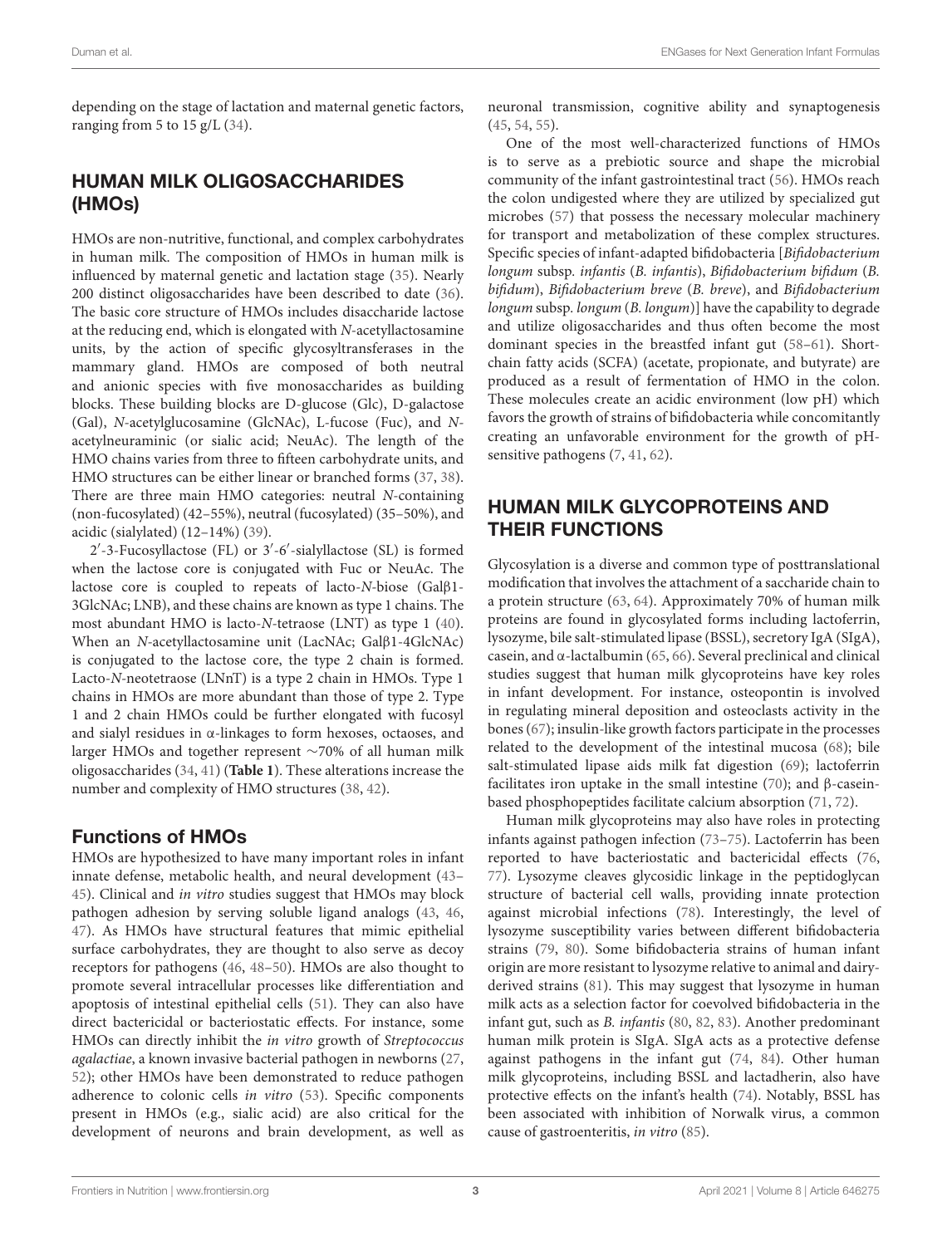

<span id="page-5-0"></span>The glycan structures found on these glycoproteins are strikingly similar to HMOs, in both their monosaccharide composition and linkage types [\(86\)](#page-11-31) (**[Figure 1](#page-5-0)**). N-glycans also form complex structures which increase their specificity. This may explain why N-glycans isolated from human and bovine milk are bifidogenic [\(90\)](#page-11-32), although not equally across bifidobacterial species [\(91\)](#page-11-33). Specifically, N-glycans released from bovine milk glycoproteins selectively stimulates the growth of infant-adapted B. infantis whereas B. animalis, associated with an animal origin, is not capable of utilizing these structures [\(91\)](#page-11-33). Further, a recent in vivo study showed that 19 unique N-glycan structures that are attached to lactoferrin and immunoglobulins stimulate the growth of B. infantis [\(92\)](#page-11-34). Similar to HMOs, N-glycans are fermented into SCFAs, mainly lactate, acetate, and also butyrate and propionate [\(93\)](#page-11-35). The colonic epithelium and microbial ecosystem can be affected from these end products by absorbing SCFAs and lowering the pH of the ecosystem [\(93\)](#page-11-35). These metabolites primarily lactate and acetate lower the intestinal pH providing resistance to microbial colonization [\(7,](#page-9-5) [62,](#page-11-4) [94\)](#page-11-36). Importantly, fermentation of N-glycans into acidic end-products, such as acetate and lactate, disfavors the growth of bacteria that degrade gastrointestinal mucin, and contributes to a considerable reduction in potentially pathogenic bacteria [\(7,](#page-9-5) [94–](#page-11-36)[96\)](#page-11-37). This is because most pathogenic bacteria preferentially grow near neutral pH (pH: 6.0–7.0) or grow under acidic conditions inefficiently [\(97\)](#page-12-0). Therefore, the establishment of the gut microbiome by limiting pathogenic bacterial composition maximizes nutrition for other microbes and reduces inflammation, virulence factors, and antibioticresistant genomes (ARGs) in the gut environment. Thanks to the results of the fermentation and these metabolites, colonization of probiotic bacterial level in the gut microbiome, especially Bifidobacterium and genes conferring utilization of Nglycans, significantly increases. Thus, the development of the gut microbiome by providing colonization resistance to intestinal pathogens is critical for the development of the infant gut microbiome [\(94,](#page-11-36) [98\)](#page-12-1).

## INFANT FORMULA AND N-GLYCANS

Infant formulas are intended as an effective breast milk substitute and are formulated to mimic nutritional composition, including macro- and micronutrients as well as bioactive components, of human milk [\(99\)](#page-12-2). Most infant formulas are manufactured from bovine milk. The nutritional composition of all infant formulas must follow the global standards as recommended by the European Society for Pediatric Gastroenterology, Hepatology,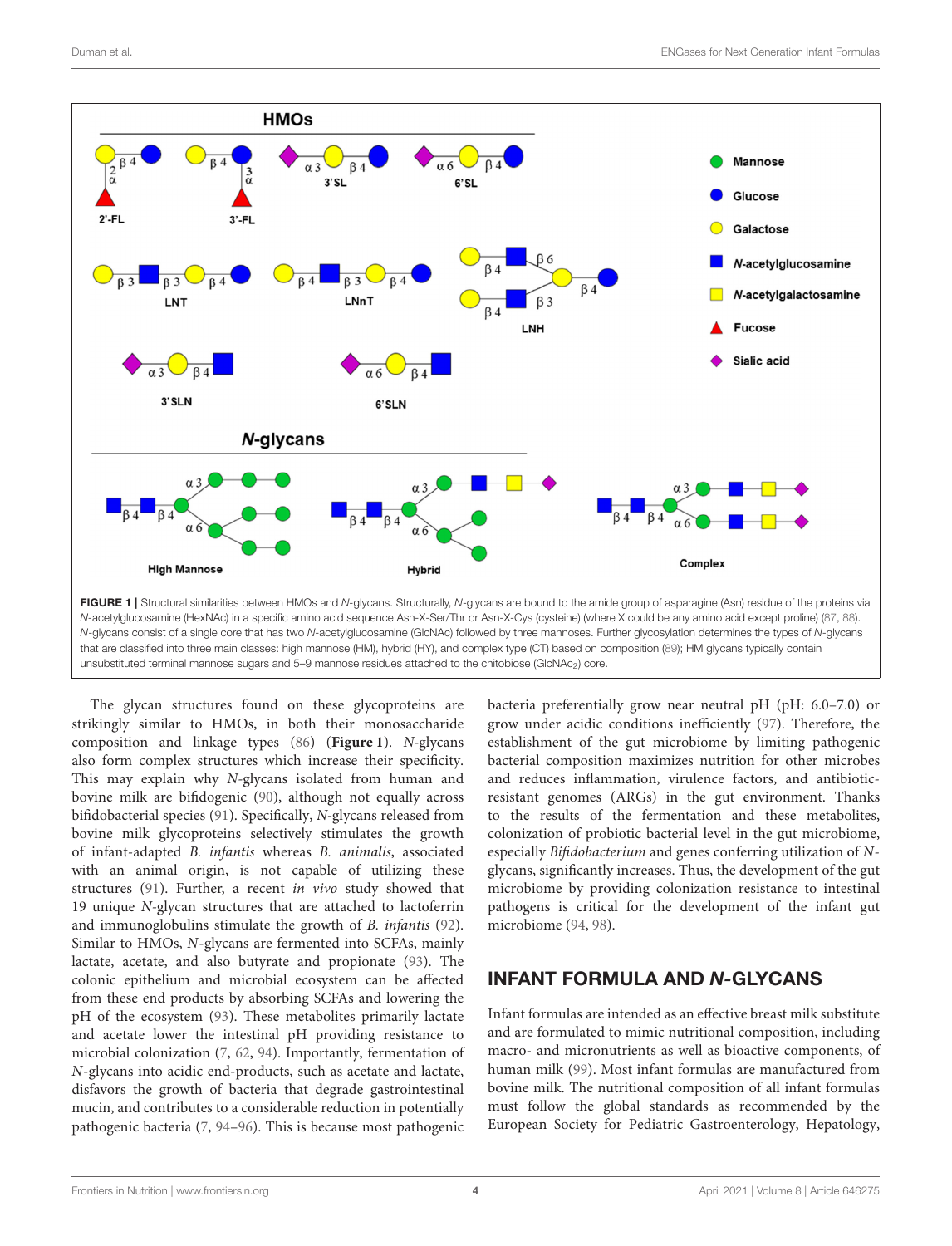| Duman et al. |  | <b>ENGases for Next Generation Infant Formulas</b> |  |  |  |
|--------------|--|----------------------------------------------------|--|--|--|
|--------------|--|----------------------------------------------------|--|--|--|

<span id="page-6-0"></span>

| Type of formula                                                            | Key product features                                                                                                                                                                        | Intended                                                                                                                                          |
|----------------------------------------------------------------------------|---------------------------------------------------------------------------------------------------------------------------------------------------------------------------------------------|---------------------------------------------------------------------------------------------------------------------------------------------------|
| Routine use                                                                | Conventional protein, fat, and carbohydrate composition to<br>support healthy growth and development, meeting the<br>requirements, for example, of the US Infant Formula Act, 1980<br>(104) | Suitable for most term infants, when breast milk is not an<br>option                                                                              |
| Premature                                                                  | May contain partially hydrolyzed whey and carbohydrate source<br>lactose.                                                                                                                   | Premature and low birth weight infants, where donor milk<br>or mother's own milk is not available                                                 |
|                                                                            | Higher calcium, phosphorus                                                                                                                                                                  |                                                                                                                                                   |
| Allergy management                                                         | 1. Extensively hydrolyzed casein and/or whey                                                                                                                                                | Infants with allergy based on cow milk protein, where<br>breast milk is not an option                                                             |
|                                                                            | 2. 100% free amino acids. No peptides                                                                                                                                                       | Infants with bovine milk protein hypersensitivity even with<br>extensively hydrolyzed cow milk protein, and where<br>breast milk is not an option |
| Specialized metabolic conditions where<br>breast milk may not be an option | Carbohydrate-free formula                                                                                                                                                                   | Infants with carbohydrate metabolism disorders and<br>carbohydrate malabsorption                                                                  |
|                                                                            | Reduced and modified fat formula                                                                                                                                                            | Infants with fat malabsorption, chylothorax, and<br>decreased bile salts                                                                          |
|                                                                            | Reduced mineral formula: lower phosphorus, iron, and<br>potassium                                                                                                                           | Infants with calcium disorder, renal insufficiency                                                                                                |

and Nutrition's (ESPGHAN) international expert group that was commissioned by The Codex Alimentarius Commission in November 2004 [\(100,](#page-12-4) [101\)](#page-12-5).

There are several types of infant formulas [\(102,](#page-12-6) [103\)](#page-12-7). Some have specific clinical indications for use, including special formulas for preterm infants, protein hydrolysate or elemental formulas for infants that have cow's milk and soy protein allergies, or formulas for other specific nutritional requirements. Other types of formula include indications such as lactosefree formulas for lactose-intolerant infants, soy formulas for galactosemia, and sensitive formulas that contain partially hydrolyzed or reduced lactose content (**[Table 2](#page-6-0)**).

The development of infant formulas has advanced significantly over the past 50 years. Nonetheless, an "ideal" microbiome where Bifidobacterium species predominate cannot yet be obtained with infant formula feeding. Previously, we reported that N-glycans, which are released from cow's milk proteins, have prebiotic activity supporting the growth of B. infantis [\(90,](#page-11-32) [91\)](#page-11-33). Thus, releasing N-glycans from proteins being added to infant formulas may be an innovative and effective strategy to harness the activity of naturally active enzymes in the microbiome of breastfed infants to enhance the bifidogenicity of infant formulas.

#### RELEASE OF N-GLYCANS FROM GLYCOPROTEINS

N-glycans can be released by chemical and enzymatic methods [\(105\)](#page-12-8). However, enzymatic release is considered a preferred method as it eliminates the possibility of chemical or residual contamination. Moreover, due to the highly specific nature of the enzymes, the enzymatic release of Nglycans represents a more targeted and efficient approach for releasing and increasing the bioavailability of these bifidogenic structures. There are two known enzymes that can release N-glycans: N-acetylglucosaminidases and endo-β-N-acetylglucosaminidases (ENGases).

ENGases belong to EC number 3.2.1.X which corresponds to the glycosylase-type hydrolyses cleaving O- and S-glycosyl compounds. ENGases are further classified according to their glycoside hydrolase (GH) family membership. These enzymes are classified into two groups, GH families 18 and 85, based on their amino acid sequence [\(106\)](#page-12-9) within the Carbohydrate-Active enZymes (CAZy) Database [\(http://www.cazy.org\)](http://www.cazy.org) [\(107\)](#page-12-10). Family GH18 is unusual in having glycoside hydrolases that are both catalytically active chitinases and ENGases and also subfamilies of non-hydrolytic proteins that function as carbohydrate-binding modules/ "lectins" or as xylanase inhibitors whereas family GH85 solely contains ENGases.

Although all of the ENGases carry out the same hydrolytic reaction, they have different tolerances as to the precise structure of the N-glycans that they can hydrolyze. The ENGases are all retaining glycosidases that hydrolyze substrates via a twostep mechanism involving general acid/base catalysis. The main difference between GH18 and GH85 ENGases is the active-site amino acids either being two carboxylic acid residues (Glu and Asp) or one carboxylic acid and one amino group (Glu and Asn), respectively. Regardless of whether the active site contains one or two carboxylic acids, the hydrolytic mechanism catalyzed by the ENGases involves neighboring group participation of the 2-acetamide of the second GlcNAc residue [\(108\)](#page-12-11).

ENGase enzymes cleave N-N'-diacetyl chitobiose moieties found in the N-glycan core of high mannose (HM), complex (CT), and hybrid (HY) N-glycans (**[Figure 1](#page-5-0)**) and the released N-glycans that stimulate the growth of B. infantis [\(109\)](#page-12-12) (**[Figure 2](#page-7-0)**). EndoBI-1 from B. infantis (ATCC 15697) is a product of the Blon\_2468 gene. Other B. infantis strains known to produce EndoBI-1 are JCM 7007, JCM 7009, JCM 7011, JCM 11346, ATCC 15702, and ATCC 17930 [\(110\)](#page-12-13). The enzyme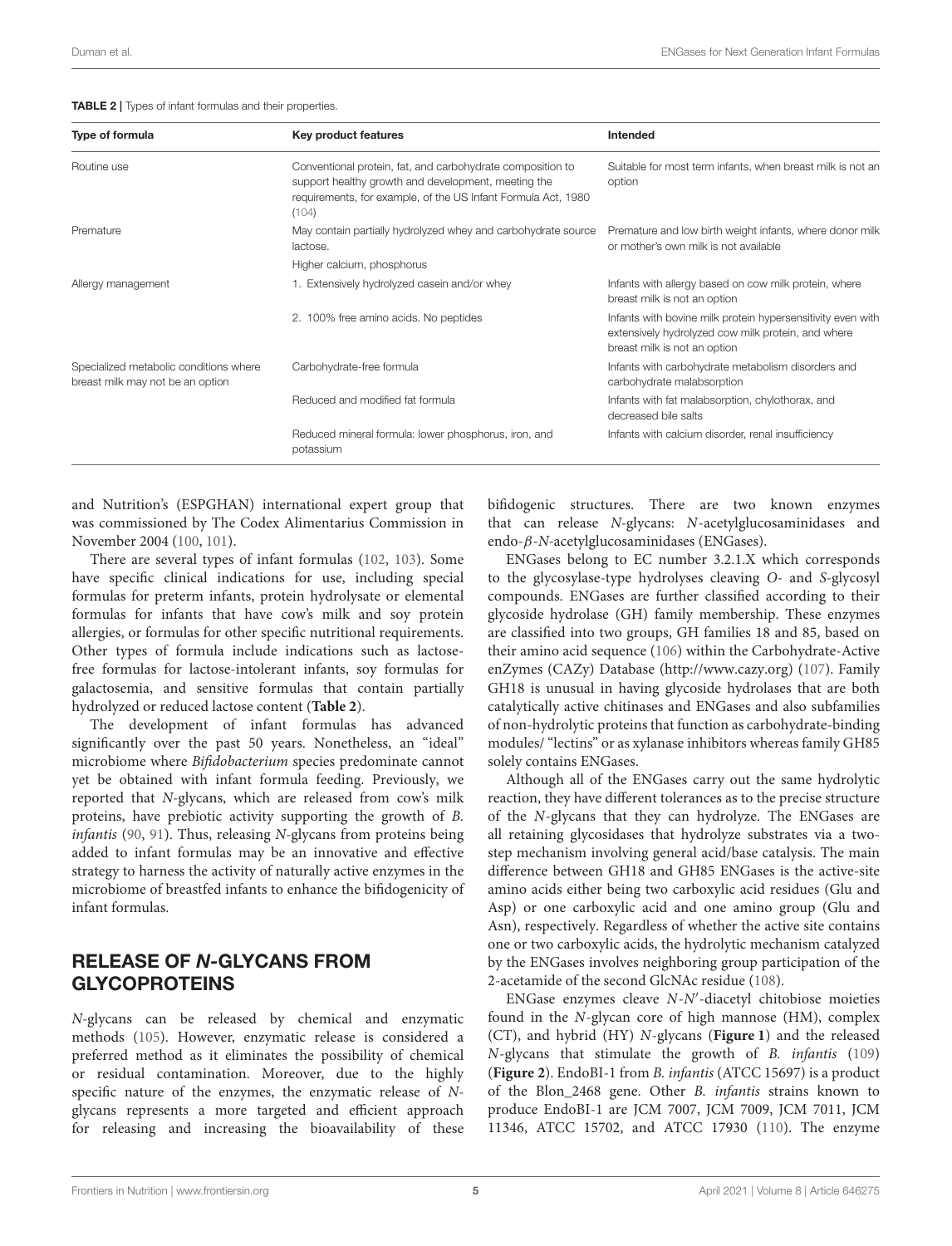

<span id="page-7-0"></span>is classified as a GH20 member in the National Center for Biotechnology Information Genetic Sequence Database (NCBI-GenBank: ACJ53522.1) and EMBL European Bioinformatics Institute (EBI) European Nucleotide Archive (ENA CP001095.1) [\(111\)](#page-12-14) and as a GH18 member in The Universal Protein Resource Knowledgebase (UniProtKB: B7GPC7) [\(110\)](#page-12-13). The other ENGase, EndoBI-2 from Bifidobacterium longum subsp. longum 157F (deposited as B. longum subsp. infantis 157F), is a product of the BLIF\_1310 gene [\(112,](#page-12-15) [113\)](#page-12-16). The enzyme is classified as a GH18 member in NCBI-GenBank (BAJ71450.1). To date, only EndoBI-1 has been shown to be active in the gut of healthy breastfed infants colonized by B. infantis EVC001 [\(92\)](#page-11-34), but both are likely to be expressed in vivo. Interestingly, EndoBI-1 and EndoBI-2 have different distributions among strains of Bifidobacterium found in infants compared to adults, which may further suggest the importance of these enzymes in healthy gut microbiome formation in both adults and infants [\(114\)](#page-12-17).

EndoBI-1 and EndoBI-2 are unique among other ENGase members. EndoBI-1 and EndoBI-2 cleave N-glycans without perturbing the native glycan structure [\(115\)](#page-12-18). The enzymes are considered fucose tolerant [\(110\)](#page-12-13), meaning their activity is not affected by a fucosylated N-glycan core and therefore has a wider substrate specificity than similar enzymes [\(116\)](#page-12-19). Both enzymes are active toward all major types of N-glycans found in glycosylated proteins [\(110\)](#page-12-13). These unique enzymes are heat resistant, which enables broad applications even for industrial operations up to  $95^{\circ}$ C [\(110,](#page-12-13) [117\)](#page-12-20), in contrast to the currently commercially available N-acetylglucosaminidases such as PNGase F of Flavobacterium meningosepticum which is heat labile [\(116\)](#page-12-19). Further, both enzymes are considered safe for use in the food and pharmaceutical industries, especially when considering the sources of similar ENGase enzymes which are used by potential pathogens to evade the host immune system; such as Endo-COM from Cordyceps militaris [\(118\)](#page-12-21), EndoS and EndoS2 from Streptococcus pyogenes [\(119,](#page-12-22) [120\)](#page-12-23), EndoF3 from Elizabethkingia meningoseptica [\(121,](#page-12-24) [122\)](#page-12-25), EndoH from Streptomyces plicatus [\(123,](#page-12-26) [124\)](#page-12-27), EndoD from Streptococcus pneumoniae (3GDB.pdb), and EndoT from Hypocrea jecorina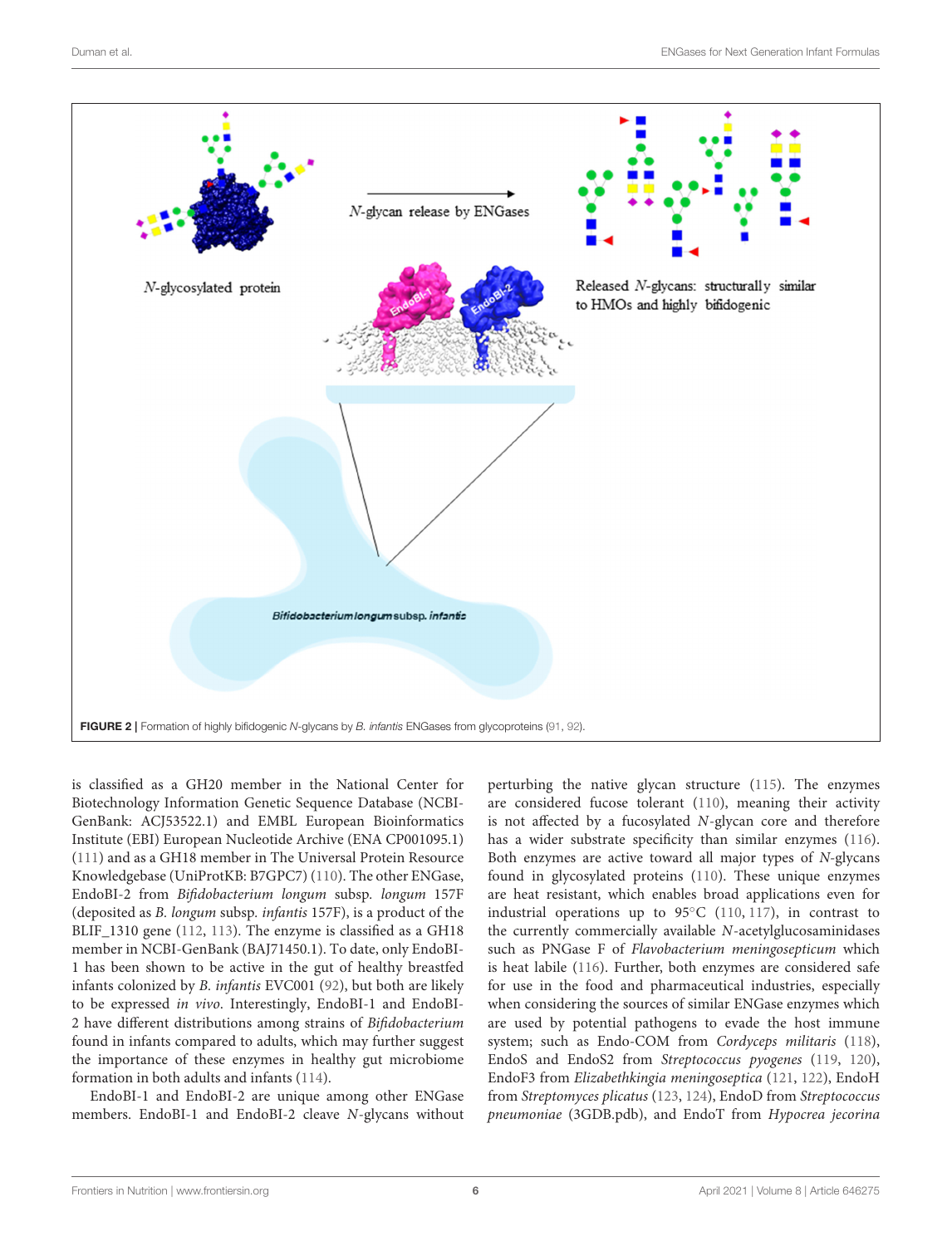[\(125\)](#page-12-28). Thus, making EndoBI-1 and EndoBI-2 the only two enzymes currently considered safe for food applications. Importantly, EndoBI-1 and EndoBI-2 could be easily cloned and/or mass produced with known microbiologic procedures and industrial techniques [\(110\)](#page-12-13).

## CHALLENGES IN THE STUDY AND CHARACTERIZATION OF N-GLYCANS

One of the primary challenges facing the translation of technologies surrounding N-glycan release is the precise and accurate quantification and characterization of N-glycans. Structural analyses of oligosaccharides and glycoconjugates by high-throughput approaches are crucial for predicting their functions. A number of chromatographic techniques have been employed for the analysis of oligosaccharides [\(126\)](#page-12-29). One of the most common is porous graphitized carbon chromatography–mass spectrometry (PGC-MS) [\(127\)](#page-12-30). This method can distinguish the isomers of oligosaccharides and N- and O-glycans of glycoconjugates with different linkage positions. This ability of PGC-MS makes the method more powerful than previous techniques. To achieve the structural identifications of HMOs faster and with more precision, a library was recently presented for both native and sialylated oligosaccharides, including retention times, accurate masses, and tandem mass spectra of HMOs [\(38,](#page-10-21) [42\)](#page-10-25). In addition, relative and absolute quantification of HMOs was performed using the PGC-MS approach [\(128\)](#page-12-31). Thus, the alterations of HMO profiles could be monitored throughout certain periods such as lactation. For example, a specific method was recently demonstrated for the absolute quantification of neutral and acidic HMOs [\(129\)](#page-12-32). PGC-MS can also be used for the characterization of glycoconjugates of human milk. In one study, N-glycans released from human milk whey glycoproteins were analyzed and compared with bovine milk N-glycans using the PGC-MS technique [\(130\)](#page-12-33). On the other hand, a method including solid-phase permethylation step was presented for the analysis of HMOs and glycans derived from human and bovine milk whey glycoproteins by reverse-phase liquid chromatography mass spectrometry (RPLC-MS) [\(131\)](#page-12-34). Matrix-assisted laser desorption/ionization time-of-flight mass spectrometry (MALDI-MS) has also been commonly used for the characterization of HMOs and glycoconjugates [\(132,](#page-12-35) [133\)](#page-12-36). This approach makes the analysis very fast when compared with chromatographic and electrophoretic techniques. In this approach, typically neutral HMOs and N-/O-glycans can be quantified using MALDI-MS because of unstable sialic acid residues found in HMOs and glycoconjugates. However, sialic acids can be derivatized by certain methods to make them more stable during the MALDI-MS analysis [\(134\)](#page-12-37).

#### POTENTIAL APPLICATION OF ENGASES IN NEXT-GENERATION FORMULAS AND **CHALLENGES**

Although the composition of human milk is unparalleled in terms of suitability for infant nutrition, there are a number of logistical, practical, and medical reasons that necessitate the use for infant formulas with barriers to breastfeeding and racial inequities and/or socioeconomic barriers being prominent [\(135–](#page-12-38) [138\)](#page-13-0). The use of microbial enzymes is a staple of the industrial progress in the 21st century [\(139\)](#page-13-1). The development of infant formula has not been the exception. For example, various nextgeneration infant formulas have been developed to manage cow milk protein allergy. Infant formulas with reduced allergenicity generally have partially or extensively hydrolyzed proteins, or amino acid-based formulations. Allergenicity is decreased by converting proteins to smaller peptides for modifying conformation or structure epitopes recognized by the immune system while maintaining caloric and protein and content, or by replacing intact proteins or peptides with amino acid formulations [\(140\)](#page-13-2).

The process of producing partially or extensively hydrolyzed proteins involves complex proteolytic processing steps to reduce the size of bovine milk proteins. Protein glycosylation provides a stabilizing effect to proteins, making the native protein state more resistant to degradation [\(141,](#page-13-3) [142\)](#page-13-4). Glycosylated proteins are more resistant to proteases compared to their aglycosylated (never glycosylated) or deglycosylated (enzymatically removed) counterparts [\(143–](#page-13-5)[145\)](#page-13-6). In fact, the rate of proteolysis and the amount of intact peptide (epitopes) available to reach up the intestinal tract are influenced by the presence of structural glycans [\(146\)](#page-13-7). As bovine milk protein processing represents a major hurdle for the production of partially and extensively hydrolyzed proteins in infant formulas, the introduction of ENGases to this process has the potential to increase the efficiency and extent of protein hydrolysis required for infant formulas.

Deglycosylation may also have implication for bioactive proteins and the released N-glycans. For instance, lactoferrin, an important bioactive protein added to formula, is heavily glycosylated. Modifying glycosylation patterns is likely to change bioactive sites and catalytic activities [\(147\)](#page-13-8). Further, the released N-glycans from glycoproteins can be recovered from protein production streams and used as an added source of highly specific prebiotics for the infant gut microbiome. These N-glycans are then converted into metabolites with energy value for the infant (e.g., acetate and lactate) when competent Bifidobacterium are present, as well as to enhance the colonization of specialized bifidobacteria, such as B. infantis, which provide essential ecosystem services to the infant gut (**[Figure 3](#page-9-13)**) [\(94\)](#page-11-36).

The ENGase enzymes may be either used in the production step to release high N-glycan concentrations in the infant formulations or included as components of designed formulas to release N-glycans in situ in the gut. Theoretically both native ENGases produced by baby and infant safe organisms such as EndoBI enzymes of B. infantis and ENGases produced by recombinant organisms could be used for these applications. However, in practice regulations in most of the globe and especially in EU do not allow the use of GMO in baby and infant products.

Although baby food and infant formula prepared with ENGases produced by recombinant organisms used in the production step could be considered as products derived with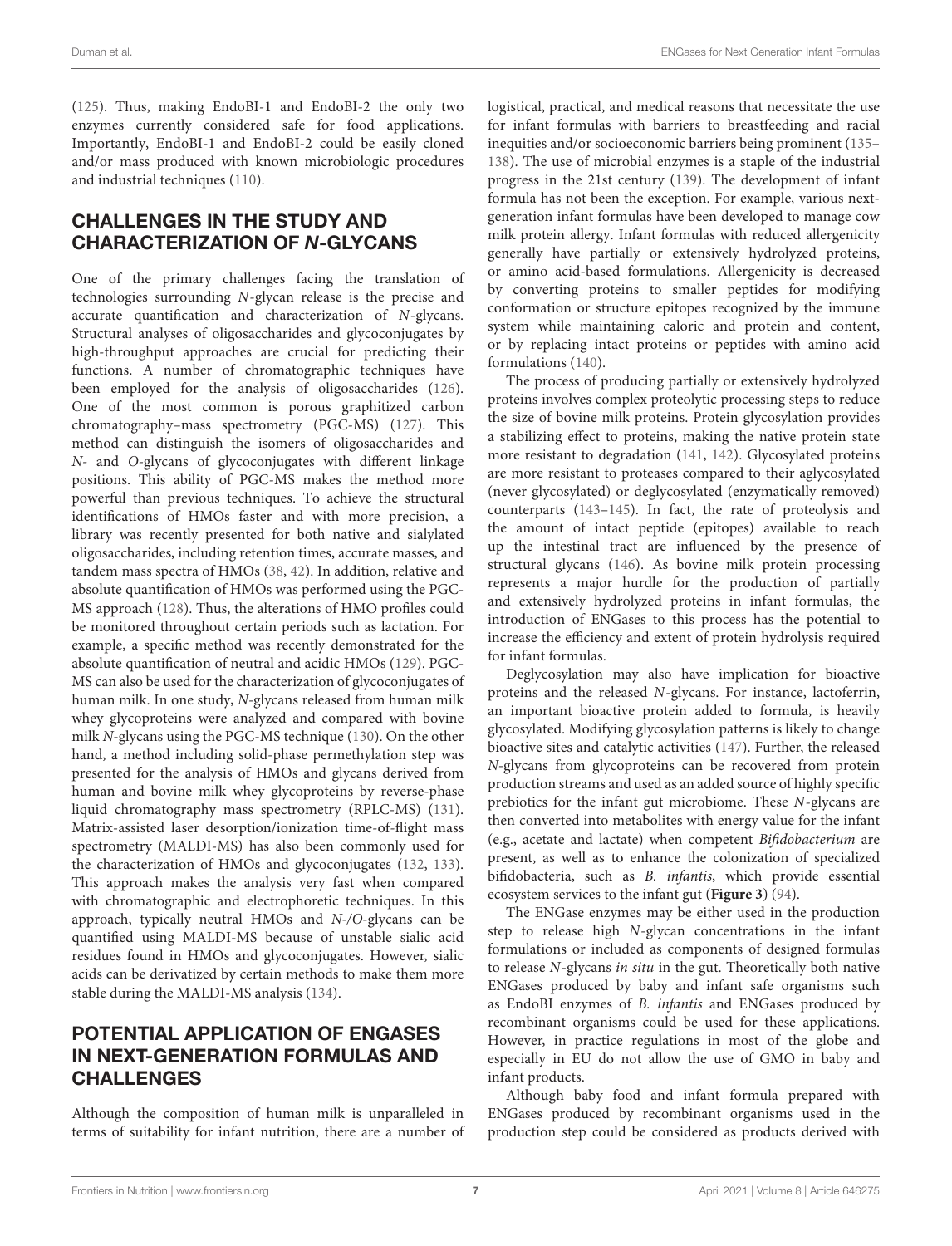

<span id="page-9-13"></span>GMOs, public and private standards for baby and infant products are too strict to use these products yet for both US and EU markets. Therefore, in the immediate future instead of ENGases produced by recombinant organisms, ENGases produced by baby and infant safe organisms such as EndoBI enzymes of B. infantis are more realistic. Although the regulators in the European Union can change the complete regulatory system from a process-based system to a strictly product-based system, such as in Canada in the future, these changes are unlikely to affect baby and infant products.

#### **REFERENCES**

- <span id="page-9-0"></span>1. Oftedal OT. The evolution of milk secretion and its ancient origins. Animal. (2012) 6:355–68. doi: [10.1017/S1751731111001935](https://doi.org/10.1017/S1751731111001935)
- <span id="page-9-1"></span>2. Abayomi J. Infant formula - evaluating the safety of new ingredients. J Hum Nutr Diet. [\(2005\) 18:226. doi: 10.1111/j.1365-277X.2005.](https://doi.org/10.1111/j.1365-277X.2005.00613.x) 00613.x
- <span id="page-9-2"></span>3. Ballard O, Morrow AL. Human milk composition. Nutrients and bioactive factors. Pediatr Clin North Am. (2013) 60:49– 74. doi: [10.1016/j.pcl.2012.10.002](https://doi.org/10.1016/j.pcl.2012.10.002)
- <span id="page-9-3"></span>4. Martin C, Ling P-R, Blackburn G. Review of infant feeding: key features of breast milk and infant formula. Nutrients. (2016) 8:279. doi: [10.3390/nu8050279](https://doi.org/10.3390/nu8050279)
- 5. Hascoët J-M, Hubert C, Rochat F, Legagneur H, Gaga S, Emady-Azar S, et al. Effect of formula composition on the development of infant gut microbiota. J Pediatr Gastroenterol Nutr. (2011) 52:756– 62. doi: [10.1097/MPG.0b013e3182105850](https://doi.org/10.1097/MPG.0b013e3182105850)
- <span id="page-9-4"></span>6. Heird WC. Infant nutrition. In: Erdman JW, Macdonald IA, Zeisel SH, editors. Present Knowledge in Nutrition. New York, NY: John Wiley & Sons, Inc. (2012). p. 624–36.
- <span id="page-9-5"></span>7. Frese SA, Hutton AA, Contreras LN, Shaw CA, Palumbo MC, Casaburi G, et al. Persistence of supplemented Bifidobacterium longum subsp. infantis EVC001 in breastfed infants. mSphere. (2017) 2:e00501–17 doi: [10.1128/mSphere.00501-17](https://doi.org/10.1128/mSphere.00501-17)

#### **CONCLUSION**

The use of ENGase enzymes in the production of infant formula has great potential to increase the nutritional values of formula by releasing additional carbohydrates as sources of energy and substrates from N-glycans, a so far underexploited and underappreciated source. Due to their structural similarity to the HMOs, the release of N-glycans is likely to be a more successful approach to increase the potential for infant formula to promote colonization of the infant gut by infantadapted Bifidobacterium, leveraging ingredients already present in these formulations and a growing understanding of the microbial enzymes active in the infant gut ecosystem. Finally, deglycosylation of proteins also has the potential to create value-added formulations as well as to have implications on a manufacturing scale.

### AUTHOR CONTRIBUTIONS

SK organized the general content of the paper. HD was responsible for general editing and organizing the authors as well as the contribution for two sections. MK, AS, and HK contributed one section of the paper. AA and SF were responsible for one section of the paper. All authors contributed to the article and approved the submitted version.

#### ACKNOWLEDGMENTS

The authors thank RMD for critical reading of the manuscript and feedback. SK and SF have received funding from Evolve Biosystems, Inc., a company focused on the infant gut microbiome. SK has received funding from Uluova Süt Ticaret A.Ş (Uluova Milk Trading Co.), a company focused on the production of colostrum and lactoferrin.

- <span id="page-9-7"></span>8. Ma J, Li Z, Zhang W, Zhang C, Zhang Y, Mei H, et al. Comparison of gut microbiota in exclusively breast-fed and formula-fed babies: a study of 91 term infants. Sci Rep. (2020) 10:15792. doi: [10.1038/s41598-020-72635-x](https://doi.org/10.1038/s41598-020-72635-x)
- <span id="page-9-6"></span>9. Wang M, Li M, Wu S, Lebrilla CB, Chapkin RS, Ivanov I, et al. Fecal microbiota composition of breast-fed infants is correlated with human milk oligosaccharides consumed. J Pediatr Gastroenterol Nutr. (2015) 60:825– 33. doi: [10.1097/MPG.0000000000000752](https://doi.org/10.1097/MPG.0000000000000752)
- <span id="page-9-8"></span>10. Fan W, Huo G, Li X, Yang L, Duan C, Wang T, et al. Diversity of the intestinal microbiota in different patterns of feeding infants by Illumina high-throughput sequencing. World J Microbiol Biotechnol. (2013) 29:2365– 72. doi: [10.1007/s11274-013-1404-3](https://doi.org/10.1007/s11274-013-1404-3)
- <span id="page-9-9"></span>11. Boehm G, Lidestri M, Casetta P, Jelinek J, Negretti F, Stahl B, et al. Supplementation of a bovine milk formula with an oligosaccharide mixture increases counts of faecal bifidobacteria in preterm infants. Arch Dis Child Fetal Neonatal Ed. (2002) 86:178F−81. doi: [10.1136/fn.86.3.F178](https://doi.org/10.1136/fn.86.3.F178)
- <span id="page-9-10"></span>12. Vandenplas Y, Analitis A, Tziouvara C, Kountzoglou A, Drakou A, Tsouvalas M, et al. Safety of a new synbiotic starter formula. Pediatr Gastroenterol Hepatol Nutr. (2017) 20:167. doi: [10.5223/pghn.2017.20.3.167](https://doi.org/10.5223/pghn.2017.20.3.167)
- <span id="page-9-11"></span>13. Alles MS, Scholtens PAMJ, Bindels JG. Current trends in the composition of infant milk formulas. Curr Paediatr. (2004) 14:51–63. doi: [10.1016/j.cupe.2003.09.007](https://doi.org/10.1016/j.cupe.2003.09.007)
- <span id="page-9-12"></span>14. Walsh C, Lane JA, van Sinderen D, Hickey RM. Human milk oligosaccharides: Shaping the infant gut microbiota and supporting health. J Funct Foods. (2020) 72:104074. doi: [10.1016/j.jff.2020.104074](https://doi.org/10.1016/j.jff.2020.104074)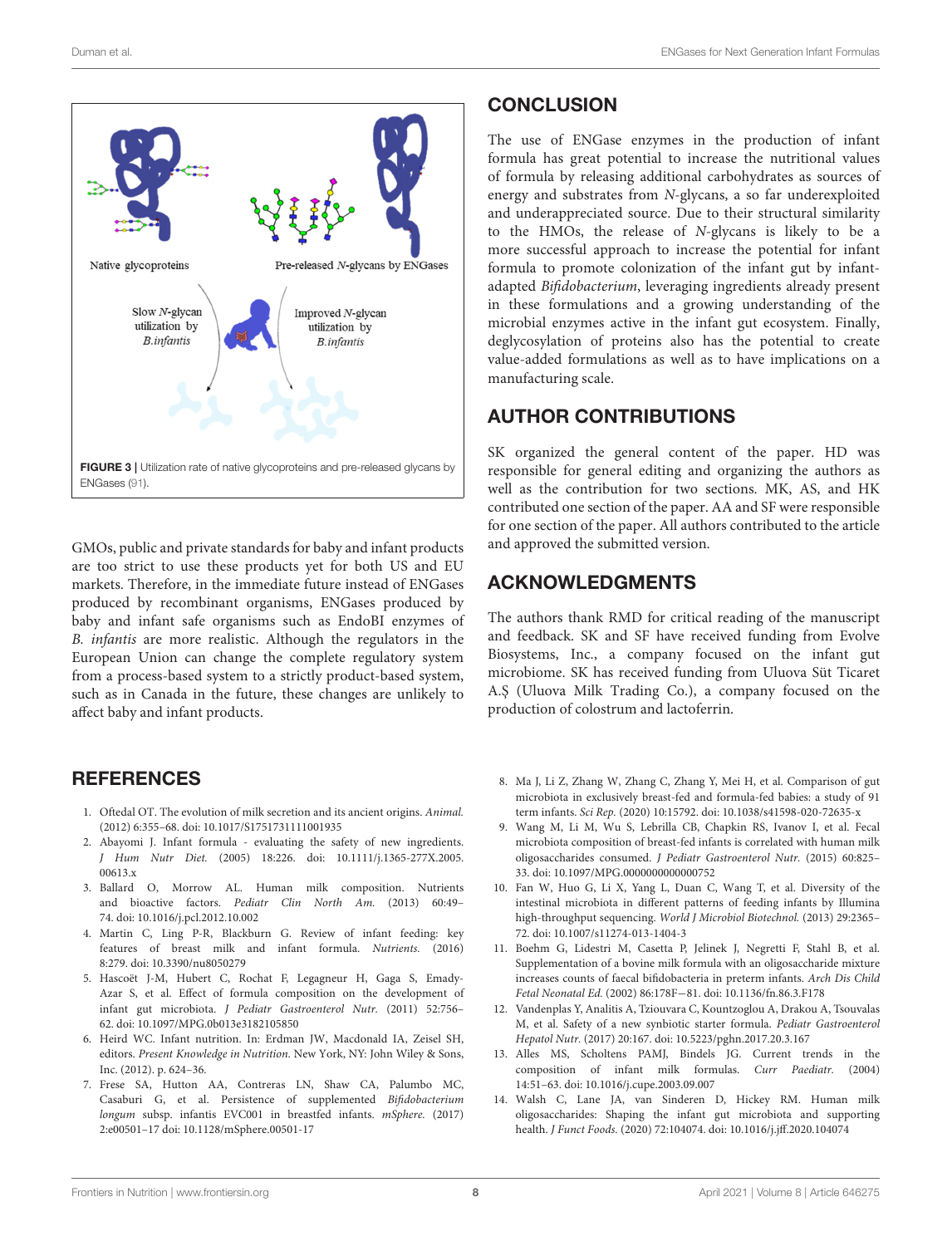- <span id="page-10-0"></span>15. Vandenplas Y, Zakharova I, Dmitrieva Y. Oligosaccharides in infant formula: more evidence to validate the role of prebiotics. Br J Nutr. (2015) 113:1339– 344. doi: [10.1017/S0007114515000823](https://doi.org/10.1017/S0007114515000823)
- <span id="page-10-1"></span>16. Reverri EJ, Devitt AA, Kajzer JA, Baggs GE, Borschel MW. Review of the clinical experiences of feeding infants formula containing the human milk oligosaccharide 2′ -fucosyllactose. Nutrients. (2018) 10:1346. doi: [10.3390/nu10101346](https://doi.org/10.3390/nu10101346)
- 17. Marriage BJ, Buck RH, Goehring KC, Oliver JS, Williams JA. Infants fed a lower calorie formula with 2′ FL show growth and 2′ FL uptake like breast-fed infants. J Pediatr Gastroenterol Nutr. (2015) 61:649– 58. doi: [10.1097/MPG.0000000000000889](https://doi.org/10.1097/MPG.0000000000000889)
- 18. Puccio G, Alliet P, Cajozzo C, Janssens E, Corsello G, Sprenger N, et al. Effects of infant formula with human milk oligosaccharides on growth and morbidity: a randomized multicenter trial. J Pediatr Gastroenterol Nutr. (2017) 64:624–31. doi: [10.1097/MPG.0000000000001520](https://doi.org/10.1097/MPG.0000000000001520)
- <span id="page-10-2"></span>19. Rodriguez-Herrera A, Mulder K, Bouritius H, Rubio R, Muñoz A, Agosti M, et al. Gastrointestinal tolerance, growth and safety of a partly fermented formula with specific prebiotics in healthy infants: a double-blind, randomized, controlled trial. Nutrients. (2019) 11:1530. doi: [10.3390/nu11071530](https://doi.org/10.3390/nu11071530)
- <span id="page-10-3"></span>20. Hennet T, Borsig L. Breastfed at Tiffany's. Trends Biochem Sci. (2016) 41:508– 18. doi: [10.1016/j.tibs.2016.02.008](https://doi.org/10.1016/j.tibs.2016.02.008)
- <span id="page-10-4"></span>21. Thomson P, Medina DA, Garrido D. Human milk oligosaccharides and infant gut bifidobacteria: molecular strategies for their utilization. Food Microbiol. (2018) 75:37–46. doi: [10.1016/j.fm.2017.09.001](https://doi.org/10.1016/j.fm.2017.09.001)
- <span id="page-10-5"></span>22. Bode L. The functional biology of human milk oligosaccharides. Early Hum Dev. (2015) 91:619–22. doi: [10.1016/j.earlhumdev.2015.09.001](https://doi.org/10.1016/j.earlhumdev.2015.09.001)
- <span id="page-10-7"></span>23. Holsinger VH. Handbook of Milk Composition. In: Robert G. Jensen, editor. Journal of Food Composition and Analysis. San Diego, CA: Academic Press (1996). 284 p.
- <span id="page-10-8"></span>24. Ahmed L, Islam S, Khan N, Nahid S. Vitamin C content in human milk (colostrum, transitional and mature) and serum of a sample of bangladeshi mothers. Malays J Nutr. (2004) 10:1–4.
- <span id="page-10-9"></span>25. Dorea JG. Calcium and phosphorus in human milk. Nutr Res. (1999) 19:709– 39. doi: [10.1016/S0271-5317\(99\)00035-4](https://doi.org/10.1016/S0271-5317(99)00035-4)
- <span id="page-10-10"></span>26. Dórea JG. Magnesium in human milk. J Am Coll Nutr. (2000) 19:210– 9. doi: [10.1080/07315724.2000.10718919](https://doi.org/10.1080/07315724.2000.10718919)
- <span id="page-10-11"></span>27. Lin AE, Autran CA, Szyszka A, Escajadillo T, Huang M, Godula K, et al. Human milk oligosaccharides inhibit growth of group B Streptococcus. J Biol Chem. (2017) 292:11243–9. doi: [10.1074/jbc.M117.789974](https://doi.org/10.1074/jbc.M117.789974)
- <span id="page-10-6"></span>28. Mosca F, Giannì ML. Human milk: composition and health benefits. La Pediatr Med Chir. (2017) 39:155. doi: [10.4081/pmc.2017.155](https://doi.org/10.4081/pmc.2017.155)
- <span id="page-10-12"></span>29. Lönnerdal B. Human milk proteins: key components for the biological activity of human milk. Adv Exp Med Biol. (2004) 554:11–25. doi: [10.1007/978-1-4757-4242-8\\_4](https://doi.org/10.1007/978-1-4757-4242-8_4)
- <span id="page-10-13"></span>30. Andreas NJ, Kampmann B, Mehring Le-Doare K. Human breast milk: a review on its composition and bioactivity. Early Hum Dev. (2015) 91:629– 35. doi: [10.1016/j.earlhumdev.2015.08.013](https://doi.org/10.1016/j.earlhumdev.2015.08.013)
- <span id="page-10-14"></span>31. Bauer J, Gerss J. Longitudinal analysis of macronutrients and minerals in human milk produced by mothers of preterm infants. Clin Nutr. (2011) 30:215–20. doi: [10.1016/j.clnu.2010.08.003](https://doi.org/10.1016/j.clnu.2010.08.003)
- <span id="page-10-15"></span>32. Grote V, Verduci E, Scaglioni S, Vecchi F, Contarini G, Giovannini M, et al. Breast milk composition and infant nutrient intakes during the first 12 months of life. Eur J Clin Nutr. (2016) 70:250–6. doi: [10.1038/ejcn.2015.162](https://doi.org/10.1038/ejcn.2015.162)
- <span id="page-10-16"></span>33. Saarela T, Kokkonen J, Koivisto M. Macronutrient and energy contents of human milk fractions during the first six months of lactation. Acta Paediatr Int J Paediatr. (2005) 94:1176–81. doi: [10.1080/08035250510036499](https://doi.org/10.1080/08035250510036499)
- <span id="page-10-17"></span>34. McGuire MK, Meehan CL, McGuire MA, Williams JE, Foster J, Sellen DW, et al. What's normal? Oligosaccharide concentrations and profiles in milk produced by healthy women vary geographically. Am J Clin Nutr. (2017) 105:1086–100. doi: [10.3945/ajcn.116.139980](https://doi.org/10.3945/ajcn.116.139980)
- <span id="page-10-18"></span>35. Ninonuevo MR, Park Y, Yin H, Zhang J, Ward RE, Clowers BH, et al. A strategy for annotating the human milk glycome. J Agric Food Chem. (2006) 54:7471–80. doi: [10.1021/jf0615810](https://doi.org/10.1021/jf0615810)
- <span id="page-10-19"></span>36. Triantis V, Bode L, van Neerven RJJ. Immunological effects of human milk oligosaccharides. Front Pediatr. (2018) 6:190. doi: [10.3389/fped.2018.00190](https://doi.org/10.3389/fped.2018.00190)
- <span id="page-10-20"></span>37. Kunz C, Rudloff S, Baier W, Klein N, Strobel S. Oligosaccharides in human milk: structural, functional, and metabolic aspects. Annu Rev Nutr. (2000) 20:699–722. doi: [10.1146/annurev.nutr.20.1.699](https://doi.org/10.1146/annurev.nutr.20.1.699)
- <span id="page-10-21"></span>38. Wu S, Tao N, German JB, Grimm R, Lebrilla CB. Development of an annotated library of neutral human milk oligosaccharides. J Proteome Res. (2010) 9:4138–51. doi: [10.1021/pr100362f](https://doi.org/10.1021/pr100362f)
- <span id="page-10-22"></span>39. Smilowitz JT, Lebrilla CB, Mills DA, German JB, Freeman SL. Breast milk oligosaccharides: structure-function relationships in the neonate. Annu Rev Nutr. (2014) 34:143–69. doi: [10.1146/annurev-nutr-071813-105721](https://doi.org/10.1146/annurev-nutr-071813-105721)
- <span id="page-10-23"></span>40. Urashima T, Asakuma S, Leo F, Fukuda K, Messer M, Oftedal OT. The predominance of type i oligosaccharides is a feature specific to human breast milk. Adv Nutr. (2012) 3:473S−82S. doi: [10.3945/an.111.001412](https://doi.org/10.3945/an.111.001412)
- <span id="page-10-24"></span>41. Duar RM, Casaburi G, Mitchell RD, Scofield LNC, Ortega Ramirez CA, Barile D, et al. Comparative genome analysis of Bifidobacterium longum subsp. infantis strains reveals variation in human milk oligosaccharide utilization genes among commercial probiotics. Nutrients. (2020) 12:3247. doi: [10.3390/nu12113247](https://doi.org/10.3390/nu12113247)
- <span id="page-10-25"></span>42. Wu S, Grimm R, German JB, Lebrilla CB. Annotation and structural analysis of sialylated human milk oligosaccharides. J Proteome Res. (2011) 10:856– 68. doi: [10.1021/pr101006u](https://doi.org/10.1021/pr101006u)
- <span id="page-10-26"></span>43. Wicinski M, Sawicka E, Gebalski J, Kubiak K, Malinowski B. Human milk ´ oligosaccharides: health benefits, potential applications in infant formulas, and pharmacology. Nutrients. (2020) 12:266. doi: [10.3390/nu12010266](https://doi.org/10.3390/nu12010266)
- 44. Bode L. Human milk oligosaccharides: every baby needs a sugar mama. Glycobiology. (2012) 22:1147–62. doi: [10.1093/glycob/cws074](https://doi.org/10.1093/glycob/cws074)
- <span id="page-10-27"></span>45. Bienenstock J, Buck RH, Linke H, Forsythe P, Stanisz AM, Kunze WA. Fucosylated but not sialylated milk oligosaccharides diminish colon motor contractions. PLoS One. (2013) 8:e76236. doi: [10.1371/journal.pone.0076236](https://doi.org/10.1371/journal.pone.0076236)
- <span id="page-10-28"></span>46. Morrow AL, Ruiz-Palacios GM, Altaye M, Jiang X, Lourdes Guerrero M, Meinzen-Derr JK, et al. Human milk oligosaccharides are associated with protection against diarrhea in breast-fed infants. J Pediatr. (2004) 145:297– 303. doi: [10.1016/j.jpeds.2004.04.054](https://doi.org/10.1016/j.jpeds.2004.04.054)
- <span id="page-10-29"></span>47. Newburg DS, Ruiz-Palacios GM, Morrow AL. Human milk glycans protect infants against enteric pathogens. Annu Rev Nutr. (2005) 23:37– 58. doi: [10.1146/annurev.nutr.25.050304.092553](https://doi.org/10.1146/annurev.nutr.25.050304.092553)
- <span id="page-10-30"></span>48. Ruiz-Palacios GM, Cervantes LE, Ramos P, Chavez-Munguia B, Newburg DS. Campylobacter jejuni binds intestinal H(O) antigen (Fucα1, 2Galβ1, 4GlcNAc), and fucosyloligosaccharides of human milk inhibit its binding and infection. J Biol Chem. (2003) 278:14112–20. doi: [10.1074/jbc.M207744200](https://doi.org/10.1074/jbc.M207744200)
- 49. Bode L. Human milk oligosaccharides: prebiotics and beyond. Nutr Rev. (2009) 67:S183–S91. doi: [10.1111/j.1753-4887.2009.00239.x](https://doi.org/10.1111/j.1753-4887.2009.00239.x)
- <span id="page-10-31"></span>50. Leach JL, Garber SA, Marcon AA, Prieto PA. In vitro and in vivo effects of soluble, monovalent globotriose on bacterial attachment and colonization. Antimicrob Agents Chemother. (2005) 49:3842–6. doi: [10.1128/AAC.49.9.3842-3846.2005](https://doi.org/10.1128/AAC.49.9.3842-3846.2005)
- <span id="page-10-32"></span>51. Kuntz S, Rudloff S, Kunz C. Oligosaccharides from human milk influence growth-related characteristics of intestinally transformed and non-transformed intestinal cells. Br J Nutr. (2008) 99:462–71. doi: [10.1017/S0007114507824068](https://doi.org/10.1017/S0007114507824068)
- <span id="page-10-33"></span>52. Ackerman DL, Doster RS, Weitkamp JH, Aronoff DM, Gaddy JA, Townsend SD. Human milk oligosaccharides exhibit antimicrobial and antibiofilm properties against group b Streptococcus. ACS Infect Dis. (2017) 3:595– 605. doi: [10.1021/acsinfecdis.7b00064](https://doi.org/10.1021/acsinfecdis.7b00064)
- <span id="page-10-34"></span>53. Coppa GV, Zampini L, Galeazzi T, Facinelli B, Ferrante L, Capretti R, et al. Human milk oligosaccharides inhibit the adhesion to Caco-2 cells of diarrheal pathogens: Escherichia coli, Vibrio cholerae, and Salmonella fyris. Pediatr Res. (2006) 59:377–82. doi: [10.1203/01.pdr.0000200805.45593.17](https://doi.org/10.1203/01.pdr.0000200805.45593.17)
- <span id="page-10-35"></span>54. Jacobi SK, Yatsunenko T, Li D, Dasgupta S, Yu RK, Berg BM, et al. Dietary isomers of sialyllactose increase ganglioside sialic acid concentrations in the corpus callosum and cerebellum and modulate the colonic microbiota of formula-fed piglets. J Nutr. (2016) 146:200–8. doi: [10.3945/jn.115.220152](https://doi.org/10.3945/jn.115.220152)
- <span id="page-10-36"></span>55. Vázquez E, Barranco A, Ramírez M, Gruart A, Delgado-García JM, Martínez-Lara E, et al. Effects of a human milk oligosaccharide, 2'-fucosyllactose, on hippocampal long-term potentiation and learning capabilities in rodents. J Nutr Biochem. (2015) 26:455–65. doi: [10.1016/j.jnutbio.2014.11.016](https://doi.org/10.1016/j.jnutbio.2014.11.016)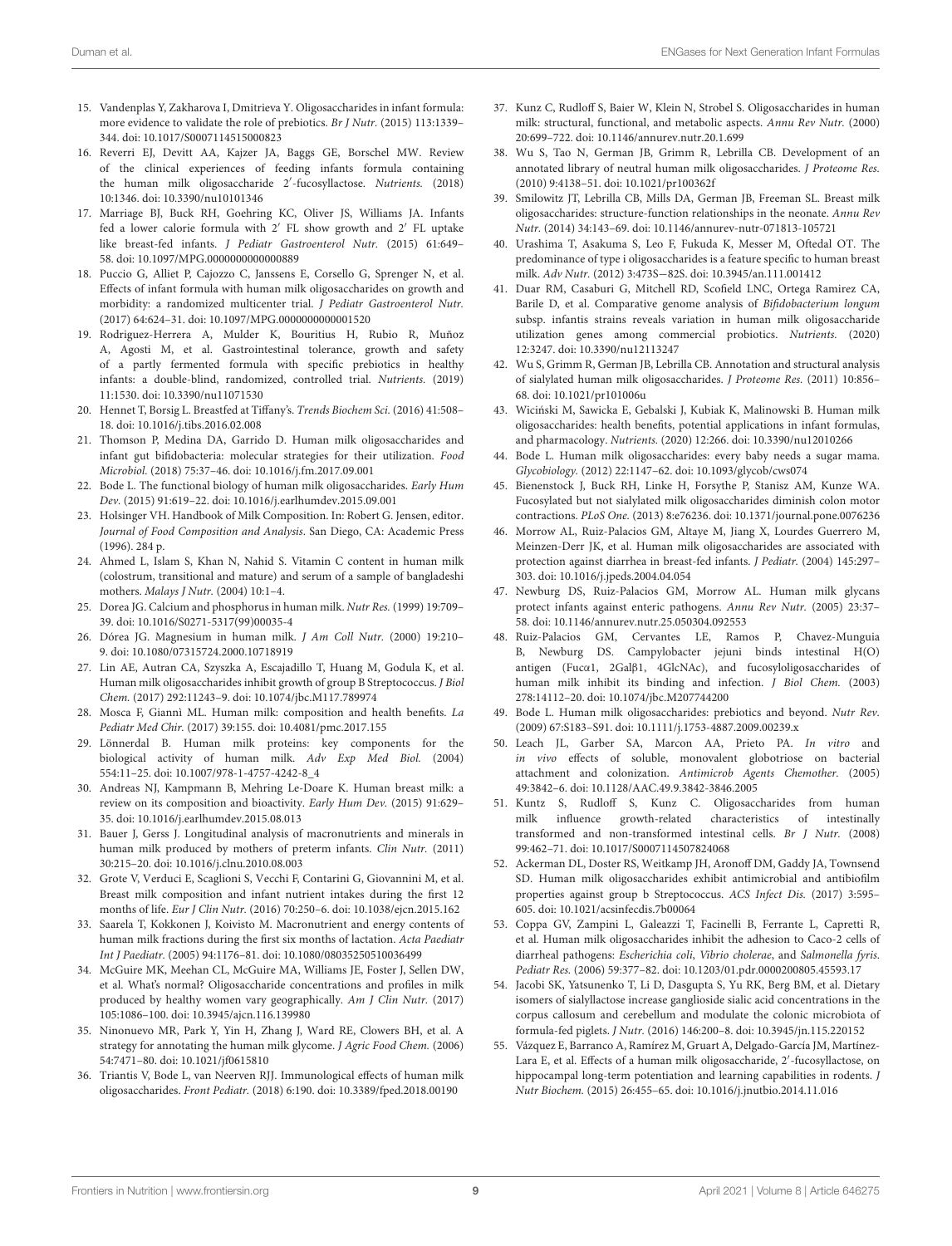- <span id="page-11-0"></span>56. Zivkovic AM, German JB, Lebrilla CB, Mills DA. Human milk glycobiome and its impact on the infant gastrointestinal microbiota. Proc Natl Acad Sci USA. (2011) 108:4653–8. doi: [10.1073/pnas.1000083107](https://doi.org/10.1073/pnas.1000083107)
- <span id="page-11-1"></span>57. Thongaram T, Hoeflinger JL, Chow J, Miller MJ. Human milk oligosaccharide consumption by probiotic and humanassociated bifidobacteria and lactobacilli. J Dairy Sci. (2017) 100:7825–33. doi: [10.3168/jds.2017-12753](https://doi.org/10.3168/jds.2017-12753)
- <span id="page-11-2"></span>58. Marcobal A, Barboza M, Froehlich JW, Block DE, German JB, Lebrilla CB, et al. Consumption of human milk oligosaccharides by gut-related microbes. J Agric Food Chem. (2010) 58:5334–40. doi: [10.1021/jf9044205](https://doi.org/10.1021/jf9044205)
- 59. Gotoh A, Katoh T, Sakanaka M, Ling Y, Yamada C, Asakuma S, et al. Sharing of human milk oligosaccharides degradants within bifidobacterial communities in faecal cultures supplemented with Bifidobacterium bifidum. Sci Rep. (2018) 8:13958. doi: [10.1038/s41598-018-32080-3](https://doi.org/10.1038/s41598-018-32080-3)
- 60. Asakuma S, Hatakeyama E, Urashima T, Yoshida E, Katayama T, Yamamoto K, et al. Physiology of consumption of human milk oligosaccharides by infant gut-associated bifidobacteria. J Biol Chem. (2011) 286:34583– 92. doi: [10.1074/jbc.M111.248138](https://doi.org/10.1074/jbc.M111.248138)
- <span id="page-11-3"></span>61. LoCascio RG, Niñonuevo MR, Kronewitter SR, Freeman SL, German JB, Lebrilla CB, et al. A versatile and scalable strategy for glycoprofiling bifidobacterial consumption of human milk oligosaccharides. Microb Biotechnol. (2009) 2:333–42. doi: [10.1111/j.1751-7915.2008.00072.x](https://doi.org/10.1111/j.1751-7915.2008.00072.x)
- <span id="page-11-4"></span>62. Henrick BM, Hutton AA, Palumbo MC, Casaburi G, Mitchell RD, Underwood MA, et al. Elevated fecal pH indicates a profound change in the breastfed infant gut microbiome due to reduction of bifidobacterium over the past century. mSphere. (2018) 3:e00041-18 doi: [10.1128/mSphere.00041-18](https://doi.org/10.1128/mSphere.00041-18)
- <span id="page-11-5"></span>63. Dallas DC, Martin WF, Strum JS, Zivkovic AM, Smilowitz JT, Underwood MA, et al. N-linked glycan profiling of mature human milk by high-performance microfluidic chip liquid chromatography time-of-flight tandem mass spectrometry. J Agric Food Chem. (2011) 59:4255–63. doi: [10.1021/jf104681p](https://doi.org/10.1021/jf104681p)
- <span id="page-11-6"></span>64. Helenius A. Intracellular functions of N-linked glycans. Science. (2001) 291:2364–9. doi: [10.1126/science.291.5512.2364](https://doi.org/10.1126/science.291.5512.2364)
- <span id="page-11-7"></span>65. Kirmiz N, Robinson RC, Shah IM, Barile D, Mills DA. Milk glycans and their interaction with the infant-gut microbiota. Annu Rev Food Sci Technol. (2018) 9:429–50. doi: [10.1146/annurev-food-030216-030207](https://doi.org/10.1146/annurev-food-030216-030207)
- <span id="page-11-8"></span>66. Newburg DS. Glycobiology of human milk. Biochem. (2013) 78:771– 85. doi: [10.1134/S0006297913070092](https://doi.org/10.1134/S0006297913070092)
- <span id="page-11-9"></span>67. Foster BL, Ao M, Salmon CR, Chavez MB, Kolli TN, Tran AB, et al. Osteopontin regulates dentin and alveolar bone development and mineralization. Bone. (2018) 107:196–207. doi: [10.1016/j.bone.2017.12.004](https://doi.org/10.1016/j.bone.2017.12.004)
- <span id="page-11-10"></span>68. Hoeflich A, Meyer Z. Functional analysis of the IGF-system in milk. Best Pract Res Clin Endocrinol Metab. (2017) 31:409– 18. doi: [10.1016/j.beem.2017.10.002](https://doi.org/10.1016/j.beem.2017.10.002)
- <span id="page-11-11"></span>69. Lindquist S, Hernell O. Lipid digestion and absorption in early life: an update. Curr Opin Clin Nutr Metab Care. (2010) 13:314–20. doi: [10.1097/MCO.0b013e328337bbf0](https://doi.org/10.1097/MCO.0b013e328337bbf0)
- <span id="page-11-12"></span>70. Davidson LA, Litov RE, Lönnerdal BO. Iron retention from lactoferrinsupplemented formulas in infant rhesus monkeys. Pediatr Res. (1990) 27:176–80. doi: [10.1203/00006450-199002000-00018](https://doi.org/10.1203/00006450-199002000-00018)
- <span id="page-11-13"></span>71. Hansen C, Werner E, Erbes HJ, Larrat V, Kaltwasser JP. Intestinal calcium absorption from different calcium preparations: influence of anion and solubility. Osteoporos Int. (1996) 6:386–93. doi: [10.1007/BF01623012](https://doi.org/10.1007/BF01623012)
- <span id="page-11-14"></span>72. Hicks PD, Hawthorne KM, Berseth CL, Marunycz JD, Heubi JE, Abrams SA. Total calcium absorption is similar from infant formulas with and without prebiotics and exceeds that in human milk-fed infants. BMC Pediatr. (2012) 12:118. doi: [10.1186/1471-2431-12-118](https://doi.org/10.1186/1471-2431-12-118)
- <span id="page-11-15"></span>73. Sherman MP, Bennett SH, Hwang FFY, Yu C. Neonatal small bowel epithelia: Enhancing anti-bacterial defense with lactoferrin and Lactobacillus GG. BioMetals. (2004) 17:285–9. doi: [10.1023/B:BIOM.0000027706.51112.62](https://doi.org/10.1023/B:BIOM.0000027706.51112.62)
- <span id="page-11-25"></span>74. Liu B, Newburg DS. Human Milk Glycoproteins Protect infants against human pathogens. Breastfeed Med. (2013) 8:354–62. doi: [10.1089/bfm.2013.0016](https://doi.org/10.1089/bfm.2013.0016)
- <span id="page-11-16"></span>75. Gomez HF, Ochoa TJ, Carlin LG, Cleary TG. Human lactoferrin impairs virulence of Shigella flexneri. J Infect Dis. (2003) 187:87– 95. doi: [10.1086/345875](https://doi.org/10.1086/345875)
- <span id="page-11-17"></span>76. Lönnerdal B. Bioactive proteins in breast milk. J Paediatr Child Health. (2013) 49:1–7. doi: [10.1111/jpc.12104](https://doi.org/10.1111/jpc.12104)
- <span id="page-11-18"></span>77. Karav S, German J, Rouquié C, Le Parc A, Barile D. Studying lactoferrin N-glycosylation. Int J Mol Sci. (2017) 18:870. doi: [10.3390/ijms18040870](https://doi.org/10.3390/ijms18040870)
- <span id="page-11-19"></span>78. Lönnerdal B. Nutritional and physiologic significance of human milk proteins. Am J Clin Nutr. (2003) 77:1537S−43S. doi: [10.1093/ajcn/77.6.1537S](https://doi.org/10.1093/ajcn/77.6.1537S)
- <span id="page-11-20"></span>79. Gagnon M. In vitro inhibition of Escherichia coli O157:H7 by bifidobacterial strains of human origin. Int J Food Microbiol. (2004) 92:69–78. doi: [10.1016/j.ijfoodmicro.2003.07.010](https://doi.org/10.1016/j.ijfoodmicro.2003.07.010)
- <span id="page-11-21"></span>80. Rada V, Splichal I, Rockova S, Grmanova M, Vlkova E. Susceptibility of bifidobacteria to lysozyme as a possible selection criterion for probiotic bifidobacterial strains. Biotechnol Lett. (2010) 32:451–5. doi: [10.1007/s10529-009-0170-7](https://doi.org/10.1007/s10529-009-0170-7)
- <span id="page-11-22"></span>81. Minami J, Odamaki T, Hashikura N, Abe F, Xiao JZ. Lysozyme in breast milk is a selection factor for bifidobacterial colonisation in the infant intestine. Benef Microbes. (2016) 7:53–60. doi: [10.3920/BM2015.0041](https://doi.org/10.3920/BM2015.0041)
- <span id="page-11-23"></span>82. Rockova S, Nevoral J, Rada V, Marsik P, Sklenar J, Hinkova A, et al. Factors affecting the growth of bifidobacteria in human milk. Int Dairy J. (2011) 21:504–8. doi: [10.1016/j.idairyj.2011.02.005](https://doi.org/10.1016/j.idairyj.2011.02.005)
- <span id="page-11-24"></span>83. Ročková Š, Rada V, Havlík J, Švejstil R, Vlková E, Bunešová V, Janda K, et al. Growth of bifidobacteria in mammalian milk. Czech J Anim Sci. (2013) 58:99–105. doi: [10.17221/6666-CJAS](https://doi.org/10.17221/6666-CJAS)
- <span id="page-11-26"></span>84. Arnold JN, Wormald MR, Sim RB, Rudd PM, Dwek RA. The impact of glycosylation on the biological function and structure of human immunoglobulins. Annu Rev Immunol. (2007) 25:21–50. doi: [10.1146/annurev.immunol.25.022106.141702](https://doi.org/10.1146/annurev.immunol.25.022106.141702)
- <span id="page-11-27"></span>85. Ruvoën-Clouet N, Mas E, Marionneau S, Guillon P, Lombardo D, Le Pendu J. Bile-salt-stimulated lipase and mucins from milk of 'secretor' mothers inhibit the binding of Norwalk virus capsids to their carbohydrate ligands. Biochem J. (2006) 393:627–34. doi: [10.1042/BJ20050898](https://doi.org/10.1042/BJ20050898)
- <span id="page-11-31"></span>86. Mussatto SI, Mancilha IM. Non-digestible oligosaccharides: a review. Carbohydr Polym. (2007) 68:587–97. doi: [10.1016/j.carbpol.2006.12.011](https://doi.org/10.1016/j.carbpol.2006.12.011)
- <span id="page-11-28"></span>87. Chu CS, Niñonuevo MR, Clowers BH, Perkins PD, An HJ, Yin H, et al. Profile of native N-linked glycan structures from human serum using high performance liquid chromatography on a microfluidic chip and time-of-flight mass spectrometry. Proteomics. (2009) 9:1939– 51. doi: [10.1002/pmic.200800249](https://doi.org/10.1002/pmic.200800249)
- <span id="page-11-29"></span>88. Lafite P, Daniellou R. Rare and unusual glycosylation of peptides and proteins. Nat Prod Rep. (2012) 29:729. doi: [10.1039/c2np20030a](https://doi.org/10.1039/c2np20030a)
- <span id="page-11-30"></span>89. Varki A, Lowe JB. Biological roles of glycans. In Varki A, Cummings RD, Esko JD, Freeze HH, Hart GW, Etzler ME, et al., editors. Essential of Glycobiology. Cold Spring Harbor, NY: Cold Spring Harbor Laboratory Press (2009).
- <span id="page-11-32"></span>90. Wang WL, Wang W, Du YM, Wu H, Yu XB, Ye KP, et al. Comparison of anti-pathogenic activities of the human and bovine milk N-glycome: fucosylation is a key factor. Food Chem. (2017) 235:167– 74. doi: [10.1016/j.foodchem.2017.05.026](https://doi.org/10.1016/j.foodchem.2017.05.026)
- <span id="page-11-33"></span>91. Karav S, Le Parc A, Leite Nobrega de Moura Bell JM, Frese SA, Kirmiz N, Block DE, et al. Oligosaccharides released from milk glycoproteins are selective growth substrates for infant-associated bifidobacteria. Appl Environ Microbiol. (2016) 82:3622–30. doi: [10.1128/AEM.00547-16](https://doi.org/10.1128/AEM.00547-16)
- <span id="page-11-34"></span>92. Karav S, Casaburi G, Arslan A, Kaplan M, Sucu B, Frese S. N-glycans from human milk glycoproteins are selectively released by an infant gut symbiont in vivo. J Funct Foods. (2019) 61:103485. doi: [10.1016/j.jff.2019.103485](https://doi.org/10.1016/j.jff.2019.103485)
- <span id="page-11-35"></span>93. Koropatkin NM, Cameron EA, Martens EC. How glycan metabolism shapes the human gut microbiota. Nat Rev Microbiol. (2012) 10:323– 35. doi: [10.1038/nrmicro2746](https://doi.org/10.1038/nrmicro2746)
- <span id="page-11-36"></span>94. Duar RM, Henrick BM, Casaburi G, Frese SA. Integrating the ecosystem services framework to define dysbiosis of the breastfed infant gut: the role of B. infantis and Human Milk Oligosaccharides. Front Nutr. (2020) 7:33 doi: [10.3389/fnut.2020.00033](https://doi.org/10.3389/fnut.2020.00033)
- 95. Casaburi G, Frese SA. Colonization of breastfed infants by Bifidobacterium longum subsp. infantis EVC001 reduces virulence gene abundance. Hum Microbiome J. (2018) 9:7. doi: [10.1016/j.humic.2018.05.001](https://doi.org/10.1016/j.humic.2018.05.001)
- <span id="page-11-37"></span>96. Karav S, Casaburi G, Frese SA. Reduced colonic mucin degradation in breastfed infants colonized by Bifidobacterium longum subsp. infantis EVC001. FEBS Open Biol. (2018) 8:1649–57. doi: [10.1002/2211-5463.12516](https://doi.org/10.1002/2211-5463.12516)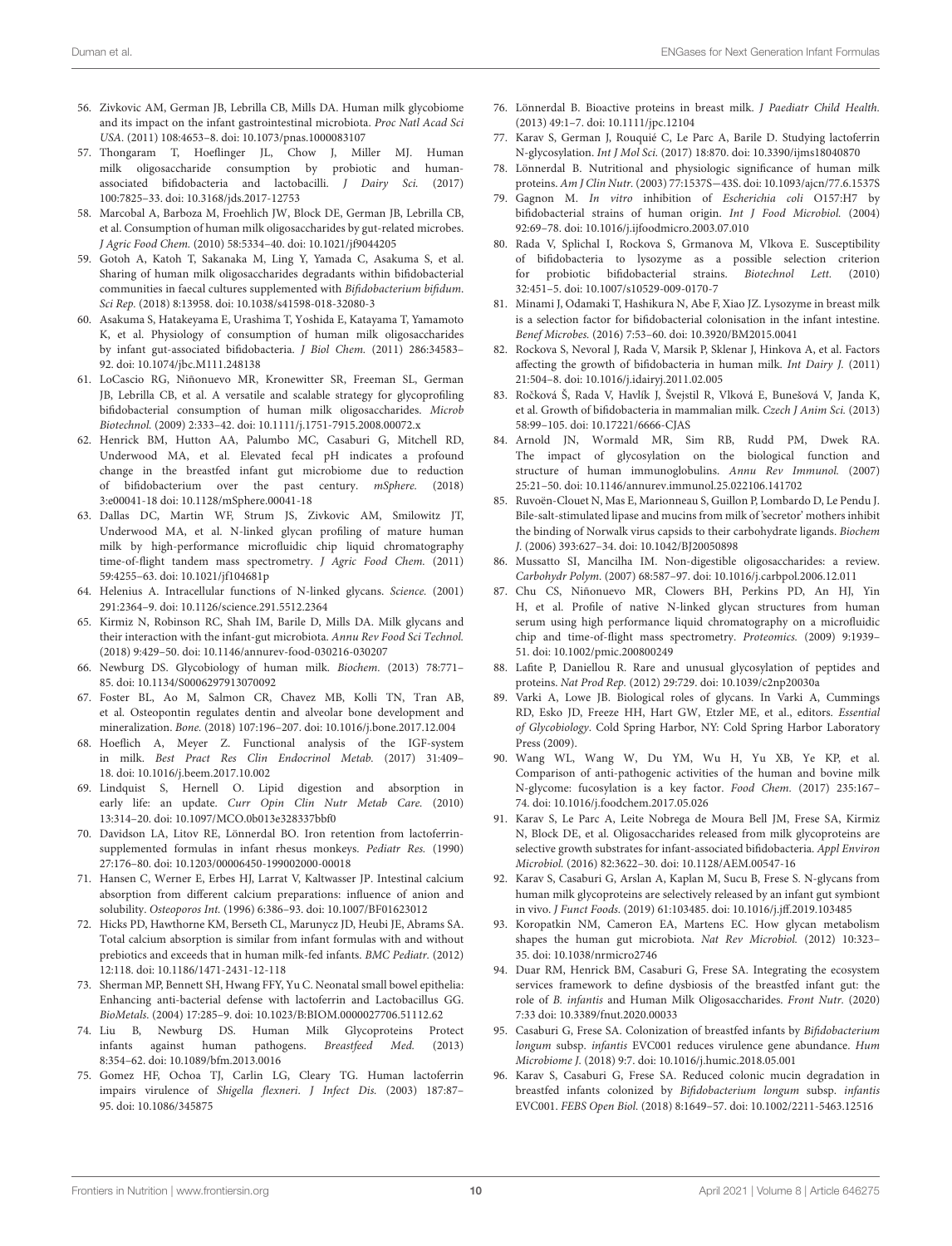- <span id="page-12-0"></span>97. Stiles ME. Biopreservation by lactic acid bacteria. Antonie Van Leeuwenhoek. (1996) 70:331–45. doi: [10.1007/BF00395940](https://doi.org/10.1007/BF00395940)
- <span id="page-12-1"></span>98. Olin A, Henckel E, Chen Y, Lakshmikanth T, Pou C, Mikes J, et al. Stereotypic immune system development in newborn children. Cell. (2018) 174:1277– 92.e14. doi: [10.1016/j.cell.2018.06.045](https://doi.org/10.1016/j.cell.2018.06.045)
- <span id="page-12-2"></span>99. Lönnerdal B. Preclinical assessment of infant formula. Ann Nutr Metab. (2012) 60:196–9. doi: [10.1159/000338209](https://doi.org/10.1159/000338209)
- <span id="page-12-4"></span>100. Koletzko B, Baker S, Cleghorn G, Neto UF, Gopalan S, Hernell O, et al. Global standard for the composition of infant formula: Recommendations of an ESPGHAN coordinated international expert group. J Pediatr Gastroenterol Nutr. (2005) 41:584–99. doi: [10.1097/01.mpg.0000187817.38836.42](https://doi.org/10.1097/01.mpg.0000187817.38836.42)
- <span id="page-12-5"></span>101. Koletzko B, Shamir R. Infant formula. Curr Opin Clin Nutr Metab Care. (2016) 19:205–7. doi: [10.1097/MCO.0000000000000277](https://doi.org/10.1097/MCO.0000000000000277)
- <span id="page-12-6"></span>102. Joeckel RJ, Phillips SK. Overview of infant and pediatric formulas. Nutr Clin Pract. (2009) 24:356–62. doi: [10.1177/0884533609335309](https://doi.org/10.1177/0884533609335309)
- <span id="page-12-7"></span>103. Teitelbaum JE, Lagmay JP. Familiarity of pediatricians with different commercially available neonatal and infant formulas. Clin Pediatr (Phila). (2007) 46:418–23. doi: [10.1177/0009922806298702](https://doi.org/10.1177/0009922806298702)
- <span id="page-12-3"></span>104. Newberry RE. The Infant Formula Act of 1980. J Assoc Off Anal Chem. (1982) 65:1472–3. doi: [10.1093/jaoac/65.6.1472](https://doi.org/10.1093/jaoac/65.6.1472)
- <span id="page-12-8"></span>105. Stanley P, Taniguchi N, Aebi M. N-glycans. In: Varki A, Cummings RD, Esko JD, Stanley P, Hart GW, Aebi M, et al., editors. Essentials of Glycobiology. Cold Spring Harbor, NY: Cold Spring Harbor Press (2015–2017).
- <span id="page-12-9"></span>106. Murakami S, Takaoka Y, Ashida H, Yamamoto K, Narimatsu H, Chiba Y. Identification and characterization of endo-β-N-acetylglucosaminidase from methylotrophic yeast Ogataea minuta. Glycobiology. (2013) 23:736– 44. doi: [10.1093/glycob/cwt012](https://doi.org/10.1093/glycob/cwt012)
- <span id="page-12-10"></span>107. Lombard V, Golaconda Ramulu H, Drula E, Coutinho PM, Henrissat B. The carbohydrate-active enzymes database (CAZy) in 2013. Nucleic Acids Res. (2014) 42:D490–D5. doi: [10.1093/nar/gkt1178](https://doi.org/10.1093/nar/gkt1178)
- <span id="page-12-11"></span>108. Fairbanks AJ. The ENGases: Versatile biocatalysts for the production of homogeneous: N-linked glycopeptides and glycoproteins. Chem Soc Rev. (2017) 46:5128–46. doi: [10.1039/C6CS00897F](https://doi.org/10.1039/C6CS00897F)
- <span id="page-12-12"></span>109. Karav S, Bell JMLNDM, Parc A Le, Liu Y, Mills DA, Block DE, et al. Characterizing the release of bioactive N-glycans from dairy products by a novel endo-β-N-acetylglucosaminidase. Biotechnol Prog. (2015) 31:1331– 9. doi: [10.1002/btpr.2135](https://doi.org/10.1002/btpr.2135)
- <span id="page-12-13"></span>110. Garrido D, Nwosu C, Ruiz-Moyano S, Aldredge D, German JB, Lebrilla CB, et al. Endo-β-N-acetylglucosaminidases from infant gut-associated bifidobacteria release complex N-glycans from human milk glycoproteins. Mol Cell Proteomics. (2012) 11:775–85. doi: [10.1074/mcp.M112.018119](https://doi.org/10.1074/mcp.M112.018119)
- <span id="page-12-14"></span>111. Sela DA, Chapman J, Adeuya A, Kim JH, Chen F, Whitehead TR, et al. The genome sequence of Bifidobacterium longum subsp. infantis reveals adaptations for milk utilization within the infant microbiome. Proc Natl Acad Sci USA. (2008) 105:18964–9. doi: [10.1073/pnas.0809584105](https://doi.org/10.1073/pnas.0809584105)
- <span id="page-12-15"></span>112. Fukuda S, Toh H, Hase K, Oshima K, Nakanishi Y, Yoshimura K, et al. Bifidobacteria can protect from enteropathogenic infection through production of acetate. Nature. (2011) 469:543–9. doi: [10.1038/nature09646](https://doi.org/10.1038/nature09646)
- <span id="page-12-16"></span>113. Blanco G, Ruiz L, Tamés H, Ruas-Madiedo P, Fdez-Riverola F, Sánchez B, et al. Revisiting the metabolic capabilities of bifidobacterium longum susbp. longum and Bifidobacterium longum subsp. infantis from a glycoside hydrolase perspective. Microorganisms. (2020) 8:723. doi: [10.3390/microorganisms8050723](https://doi.org/10.3390/microorganisms8050723)
- <span id="page-12-17"></span>114. Sahutoglu AS, Duman H, Frese SA, Karav S. Structural insights of two novel N-acetyl-glucosaminidase enzymes through in silico methods. Turkish J Chem. (2020) 44:1703–12. doi: [10.3906/kim-2006-19](https://doi.org/10.3906/kim-2006-19)
- <span id="page-12-18"></span>115. Karav S, Parc A Le, Moura Bell JMLN de, Rouquié C, Mills DA, Barile D, et al. Kinetic characterization of a novel endo-β-N-acetylglucosaminidase on concentrated bovine colostrum whey to release bioactive glycans. Enzyme Microb Technol. (2015) 77:46–53. doi: [10.1016/j.enzmictec.2015.05.007](https://doi.org/10.1016/j.enzmictec.2015.05.007)
- <span id="page-12-19"></span>116. Parc A Le, Karav S, Bell JMLNDM, Frese SA, Liu Y, Mills DA, et al. A novel endo-β-N-acetylglucosaminidase releases specific N-glycans depending on different reaction conditions. Biotechnol Prog. (2015) 31:1323– 30. doi: [10.1002/btpr.2133](https://doi.org/10.1002/btpr.2133)
- <span id="page-12-20"></span>117. Sjögren J, Collin M. Bacterial glycosidases in pathogenesis and glycoengineering. Future Microbiol. (2014) 9:1039– 51. doi: [10.2217/fmb.14.71](https://doi.org/10.2217/fmb.14.71)
- <span id="page-12-21"></span>118. Seki H, Huang Y, Arakawa T, Yamada C, Kinoshita T, Iwamoto S, et al. Structural basis for the specific cleavage of core-fucosylated N-glycans by endo-N-acetylglucosaminidase from the fungus Cordyceps militaris. J Biol Chem. (2019) 294:17143–54. doi: [10.1074/jbc.RA119.010842](https://doi.org/10.1074/jbc.RA119.010842)
- <span id="page-12-22"></span>119. Trastoy B, Lomino JV, Pierce BG, Carter LG, Günther S, Giddens JP, et al. Crystal structure of Streptococcus pyogenes EndoS, an immunomodulatory endoglycosidase specific for human IgG antibodies. Proc Natl Acad Sci USA. (2014) 111:6714–9. doi: [10.1073/pnas.1322908111](https://doi.org/10.1073/pnas.1322908111)
- <span id="page-12-23"></span>120. Klontz EH, Trastoy B, Derecrcre D, Fields JK, Li C, Orwenyo J, et al. Molecular basis of broad spectrum N-glycan specificity and processing of therapeutic IgG monoclonal antibodies by endoglycosidase S2. ACS Cent Sci. (2019) 5:524–38. doi: [10.1021/acscentsci.8b00917](https://doi.org/10.1021/acscentsci.8b00917)
- <span id="page-12-24"></span>121. Waddling CA, Plummer TH, Tarentino AL, Van Roey P. Structural basis for the substrate specificity of endo-β-N-acetylglucosaminidase F3. Biochemistry. (2000) 39:7878–85. doi: [10.1021/bi0001731](https://doi.org/10.1021/bi0001731)
- <span id="page-12-25"></span>122. Van Roey P, Rao V, Plummer TH, Tarentino AL. Crystal structure of endoβ-N-acetylglucosaminidase F1, an α/β-Barrel enzyme adapted for a complex substrate. Biochemistry. (1994) 33:13989–96. doi: [10.1021/bi00251a005](https://doi.org/10.1021/bi00251a005)
- <span id="page-12-26"></span>123. Rao V, Roey P Van, Cui T, Guan C. Mutations of endo-β-Nacetylglucosaminidase H active site residues Asp 130 and Glu 132: Activities and conformations. Protein Sci. (2008) 8:2338–46. doi: [10.1110/ps.8.11.2338](https://doi.org/10.1110/ps.8.11.2338)
- <span id="page-12-27"></span>124. Rao V, Guan C, Roey PV. Crystal structure of endo-β-N-acetylglucosaminidase H at 1.9 å resolution: active-site geometry and substrate recognition. Structure. (1995) 3:449– 57. doi: [10.1016/S0969-2126\(01\)00178-2](https://doi.org/10.1016/S0969-2126(01)00178-2)
- <span id="page-12-28"></span>125. Stals I, Karkehabadi S, Kim S, Ward M, Van Landschoot A, Devreese B, et al. High resolution crystal structure of the endo-N-Acetyl-β-D-glucosaminidase responsible for the deglycosylation of hypocrea jecorina cellulases. PLoS One. (2012) 7:e40854. doi: [10.1371/journal.pone.0040854](https://doi.org/10.1371/journal.pone.0040854)
- <span id="page-12-29"></span>126. Yan J, Ding J, Liang X. Chromatographic methods for the analysis of oligosaccharides in human milk. Anal Methods. (2017) 9:1071– 7. doi: [10.1039/C6AY02982E](https://doi.org/10.1039/C6AY02982E)
- <span id="page-12-30"></span>127. Ruhaak LR, Deelder AM, Wuhrer M. Oligosaccharide analysis by graphitized carbon liquid chromatography-mass spectrometry. Anal Bioanal Chem. (2009) 394:163–74. doi: [10.1007/s00216-009-2664-5](https://doi.org/10.1007/s00216-009-2664-5)
- <span id="page-12-31"></span>128. Hong Q, Ruhaak LR, Totten SM, Smilowitz JT, German JB, Lebrilla CB. Label-free absolute quantitation of oligosaccharides using multiple reaction monitoring. Anal Chem. (2014) 86:2640–7. doi: [10.1021/ac404006z](https://doi.org/10.1021/ac404006z)
- <span id="page-12-32"></span>129. Tonon KM, Miranda A, Abrão ACFV, de Morais MB, Morais TB. Validation and application of a method for the simultaneous absolute quantification of 16 neutral and acidic human milk oligosaccharides by graphitized carbon liquid chromatography-electrospray ionization-mass spectrometry. Food Chem. (2019) 274:691–7. doi: [10.1016/j.foodchem.2018.09.036](https://doi.org/10.1016/j.foodchem.2018.09.036)
- <span id="page-12-33"></span>130. Nwosu CC, Aldredge DL, Lee H, Lerno LA, Zivkovic AM, German JB, et al. Comparison of the human and bovine milk N-Glycome via highperformance microfluidic chip liquid chromatography and tandem mass spectrometry. J Proteome Res. (2012) 11:2912–324. doi: [10.1021/pr300008u](https://doi.org/10.1021/pr300008u)
- <span id="page-12-34"></span>131. Dong X, Zhou S, Mechref Y. LC-MS/MS analysis of permethylated free oligosaccharides and N-glycans derived from human, bovine, and goat milk samples. Electrophoresis. (2016) 37:1532–48. doi: [10.1002/elps.201500561](https://doi.org/10.1002/elps.201500561)
- <span id="page-12-35"></span>132. Elwakiel M, Bakx EJ, Szeto IM, Li Y, Hettinga KA, Schols HA. Serum protein N-glycans in colostrum and mature milk of Chinese mothers. J Agric Food Chem. (2020) 68:6873–83. doi: [10.1021/acs.jafc.0c02161](https://doi.org/10.1021/acs.jafc.0c02161)
- <span id="page-12-36"></span>133. Gao X, Lu Y, Wei M, Yang M, Zheng C, Wang C, et al. Matrix-assisted laser desorption/ionization time-of-flight mass spectrometry analysis of human milk neutral and sialylated free oligosaccharides using Girard's reagent P on-target derivatization. J Agric Food Chem. (2019) 67:8958– 66. doi: [10.1021/acs.jafc.9b02635](https://doi.org/10.1021/acs.jafc.9b02635)
- <span id="page-12-37"></span>134. Zhang Y, Wang B, Jin W, Wen Y, Nan L, Yang M, et al. Sensitive and robust MALDI-TOF-MS glycomics analysis enabled by Girard's reagent T ontarget derivatization (GTOD) of reducing glycans. Anal Chim Acta. (2019) 1048:105–14. doi: [10.1016/j.aca.2018.10.015](https://doi.org/10.1016/j.aca.2018.10.015)
- <span id="page-12-38"></span>135. Bentley ME, Dee DL, Jensen JL. Breastfeeding among low income, African-American women: power, beliefs and decision making. J Nutr. (2003) 133:305S−9S. doi: [10.1093/jn/133.1.305S](https://doi.org/10.1093/jn/133.1.305S)
- 136. Hedberg IC. Barriers to breastfeeding in the WIC population. MCN Am J Matern Nurs. (2013) 38:244–9. doi: [10.1097/NMC.0b013e3182836ca2](https://doi.org/10.1097/NMC.0b013e3182836ca2)